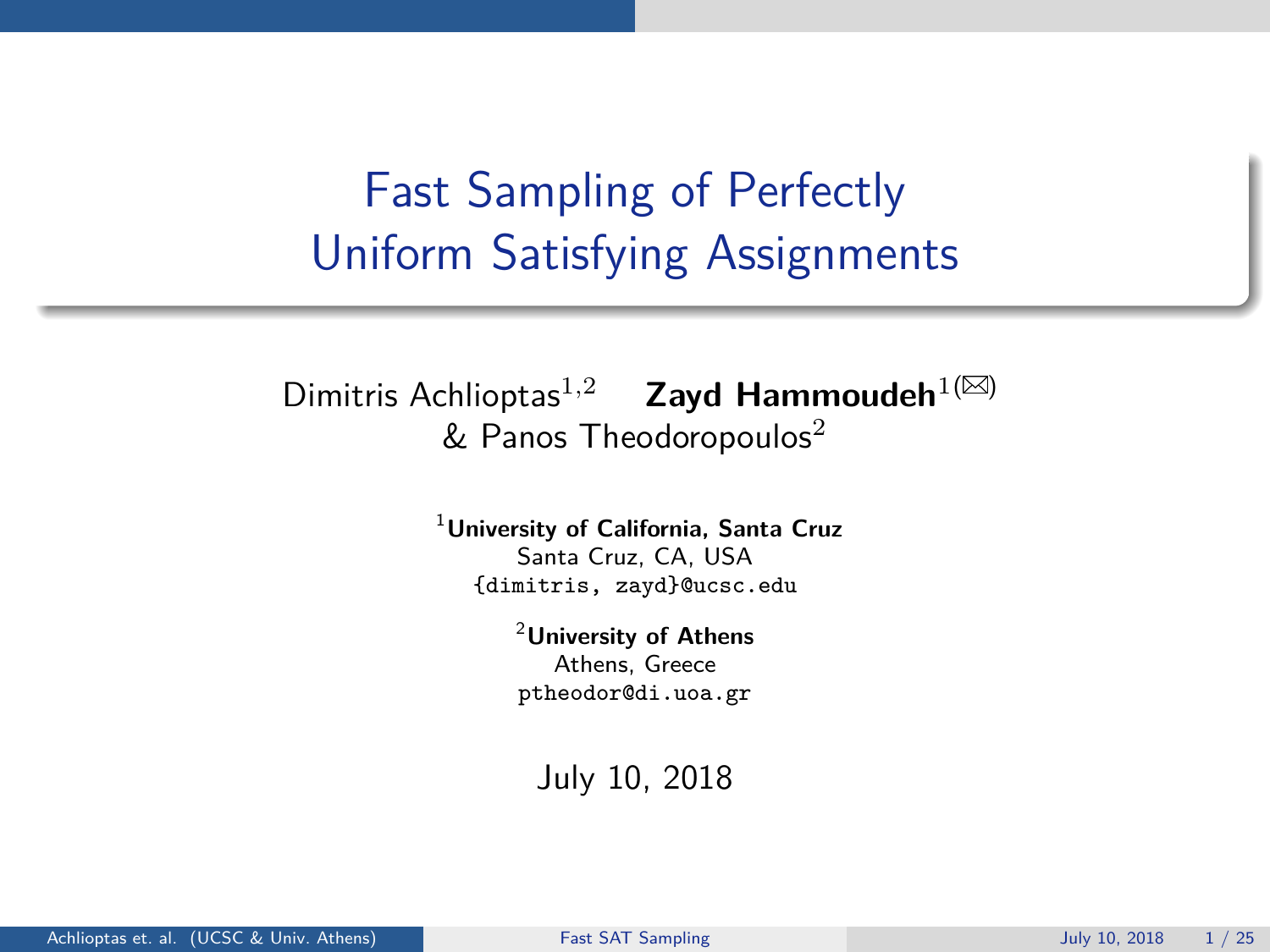### <span id="page-1-0"></span>**Setting**

- From Boolean Formula *F*, select *s* ≥ 1 satisfying assignments u.i.r.
- Primary Application: Constrained Random Verification (CRV)
	- Basic Idea: Input test vector into hardware design and verify outputs
	- Problem: Too many valid inputs to test all of them
	- Standard Approach: Select valid test inputs u.a.r.

#### **Key Contribution**

**SPUR**: Perfectly uniform SAT sampler  $>400\times$  faster than the state-of-the-art

#### We discuss approximate counting in the **next session**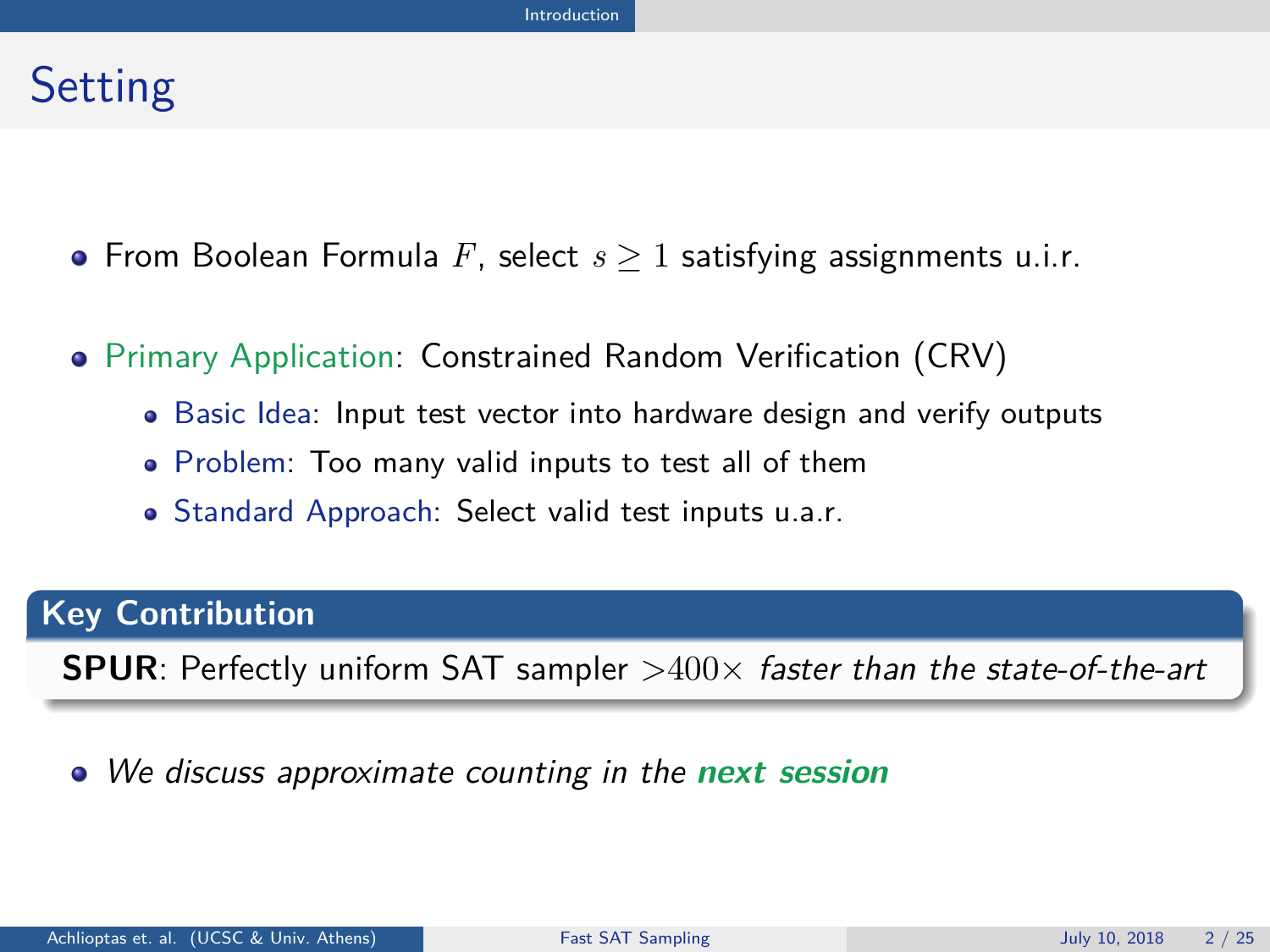# <span id="page-2-0"></span>[Exact Model Counting](#page-2-0)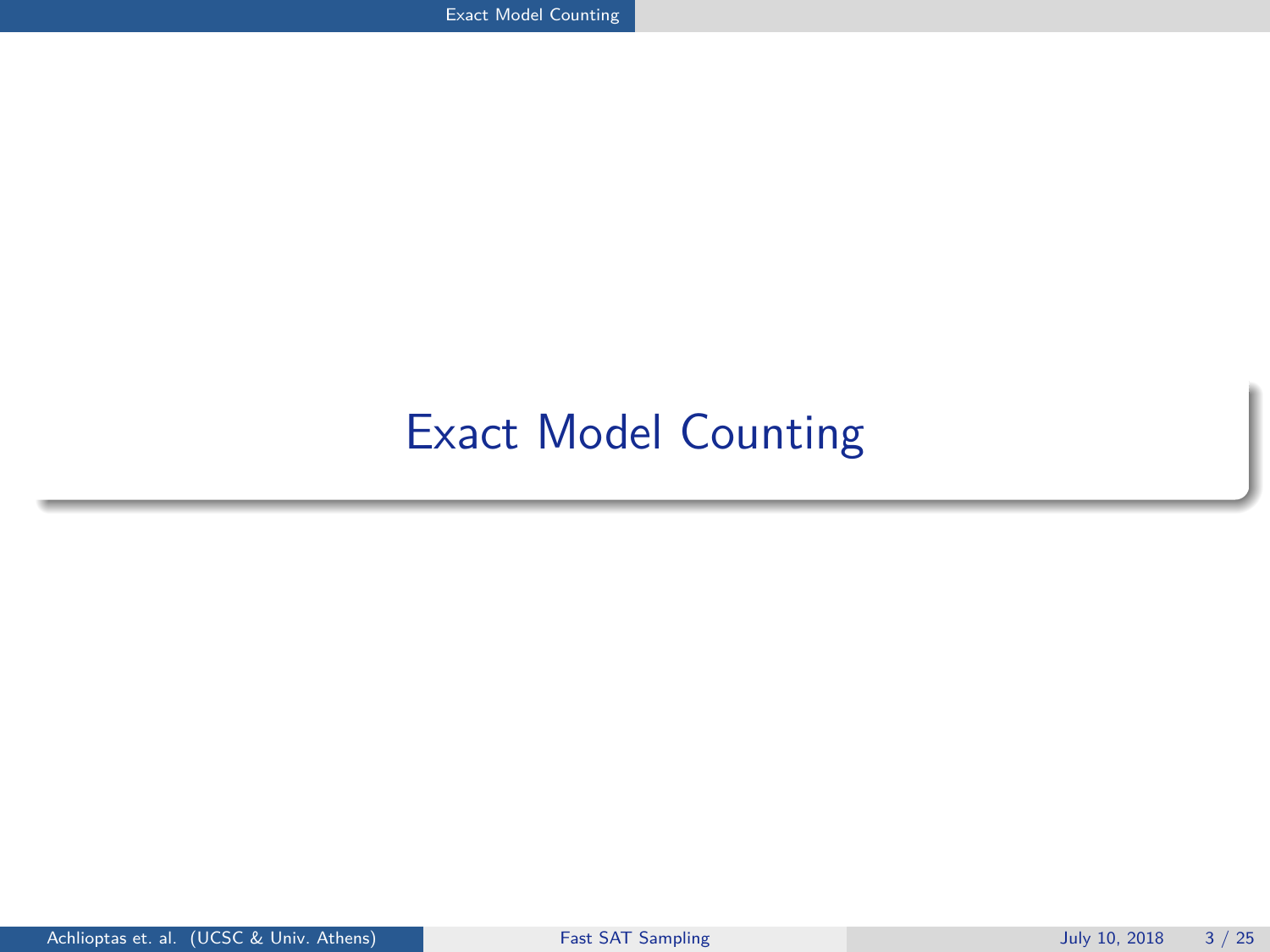### <span id="page-3-0"></span>**SHARPSAT**

- SHARPSAT: State-of-the-art exact model counter [\[1\]](#page-30-1)
	- Developed by Marc Thurley
	- First published at SAT-06 and iteratively improved since.
	- DPLL-based
- **Integrates both SAT techniques like CDCL, UP, two-watch literals,** VS heuristics and counting specific optimizations e.g., component decomposition, subformula caching
- **New Caching Paradigm**: sharpSAT's primary differentiator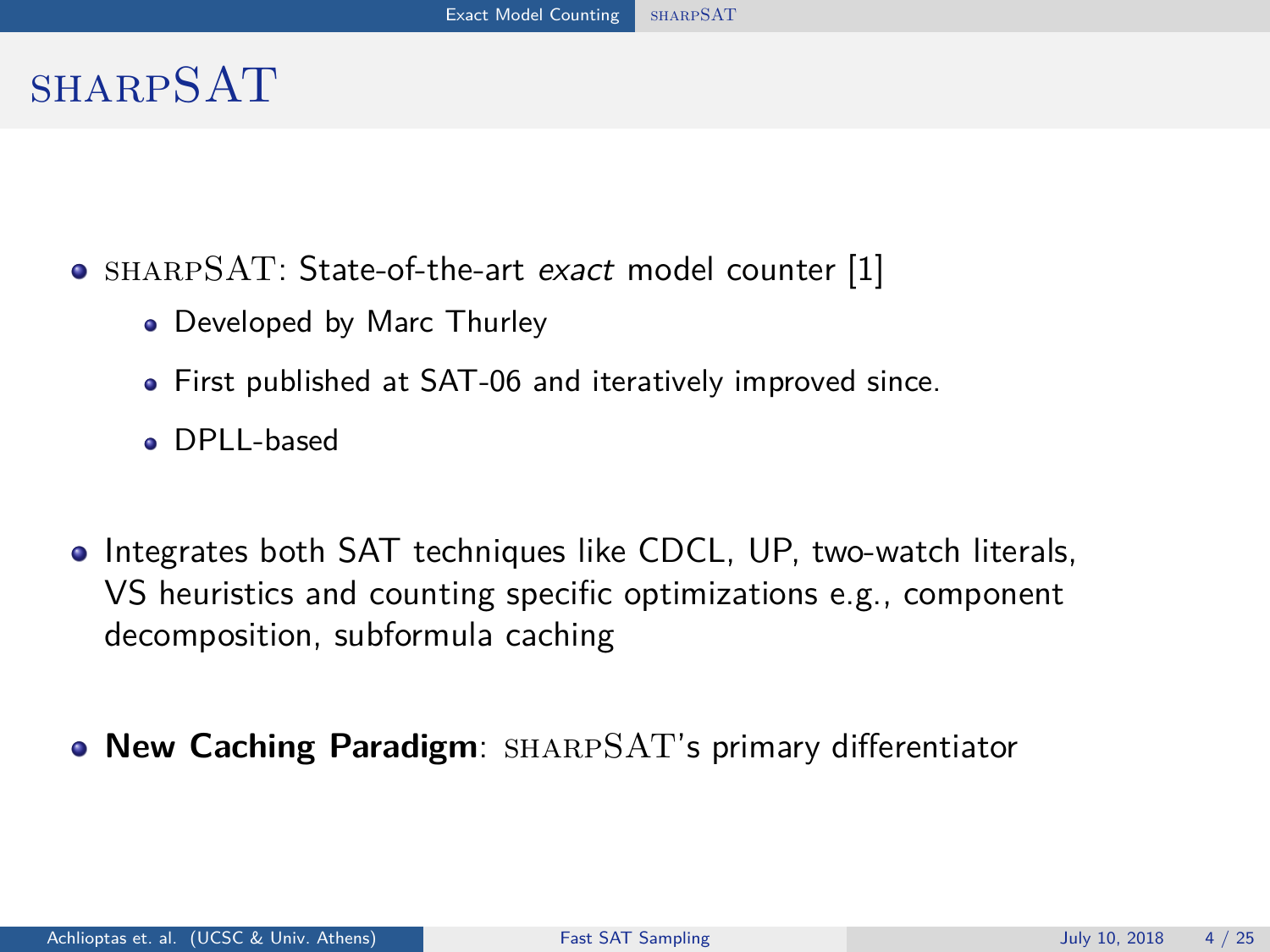# **Caching**

**CDCL**: Memoizes UNSAT assignments in new, implied clauses

**Caching**: Analogue of CDCL for SAT residual formulas

- **Benefit**: Prevents re-analysis of duplicate residual formulas
- **Structure**: Set of key-value pairs
	- Key: Boolean formula *F* 0
	- Value: Model count of  $F'$
- **•** SHARPSAT places all SAT residual formulas,  $F(\sigma)$ , into the cache
- **•** Before analyzing any  $F(\sigma)$ , SHARPSAT checks if  $F(\sigma)$  is in the cache.
	- If yes, sharpSAT uses the stored model count and backtracks
	- Otherwise, SHARPSAT analyzes  $F(\sigma)$  as normal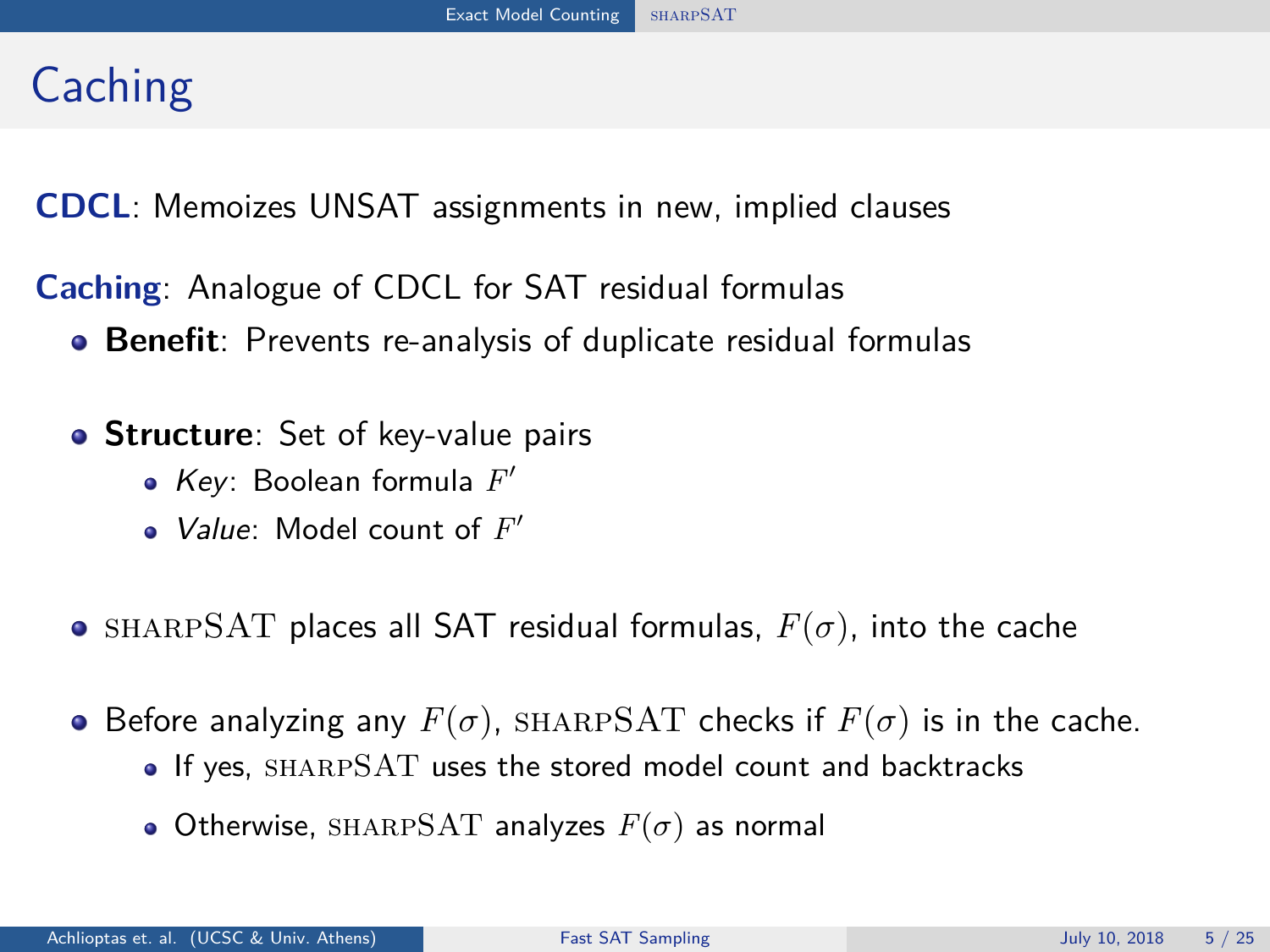# <span id="page-5-0"></span>The SHARPSAT Tree

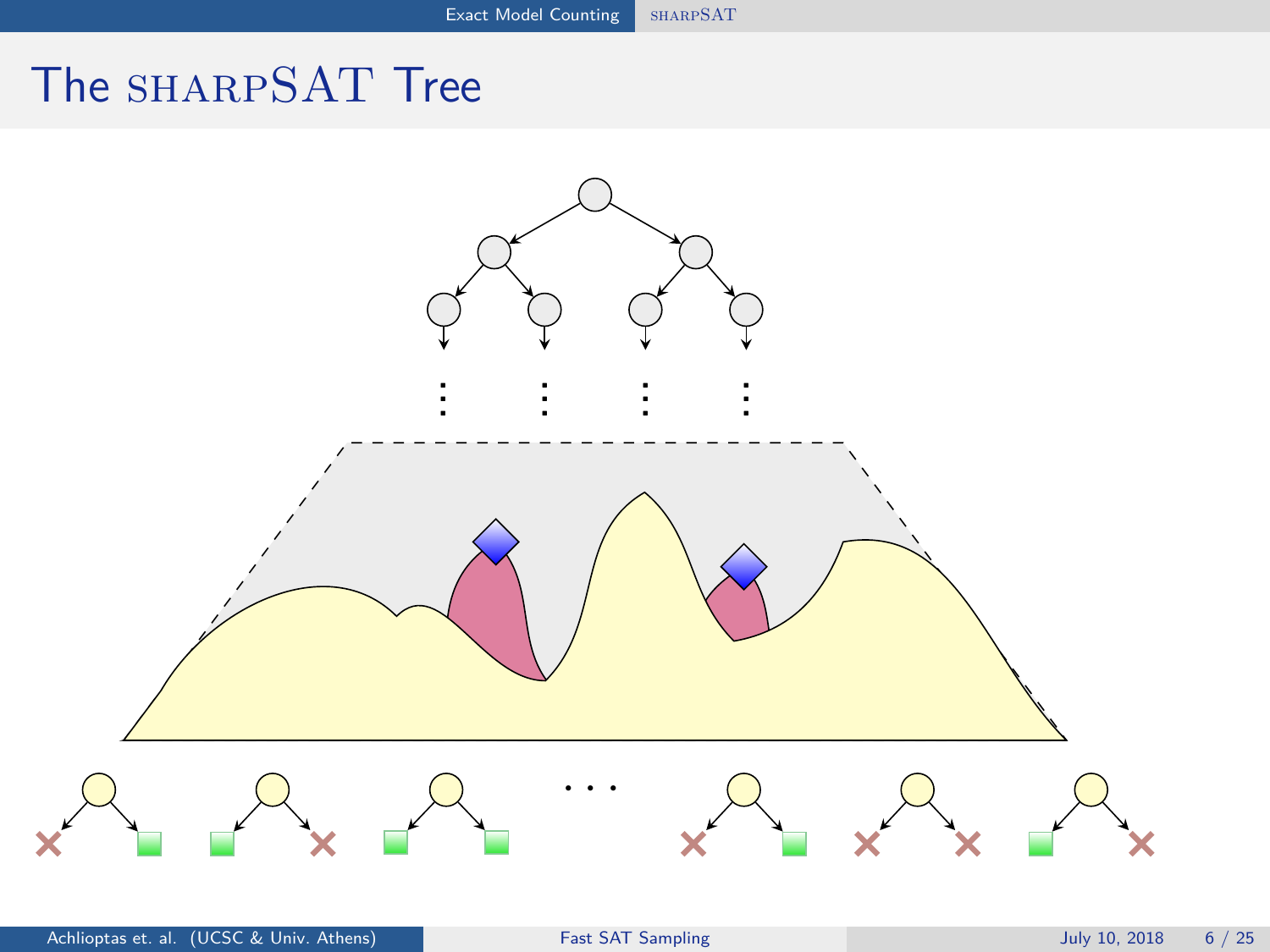# <span id="page-6-0"></span>[Reservoir Sampling](#page-6-0)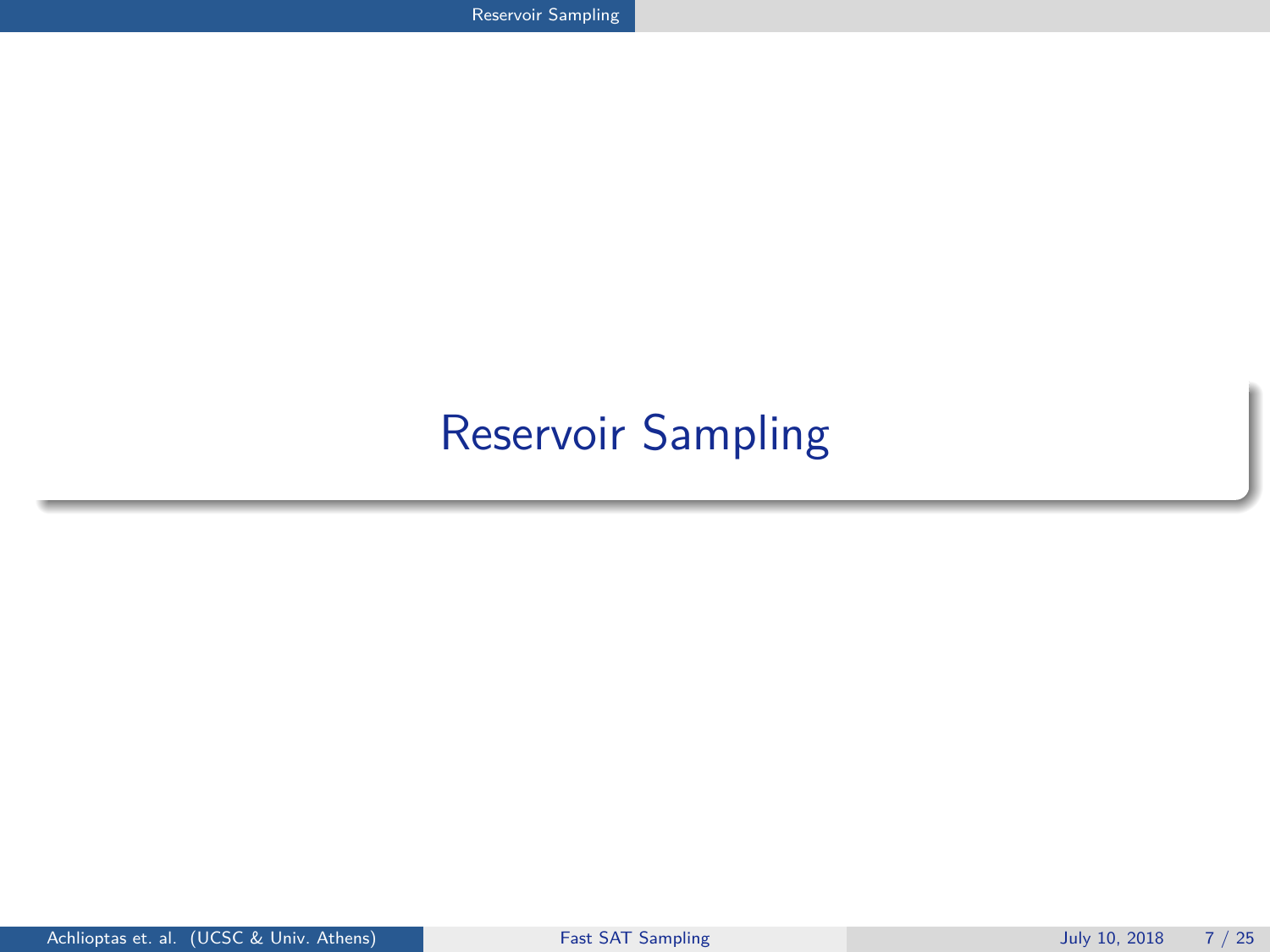# Framing the Sampling Problem

**Setting**: From arbitrary, finite set P select *s* elements u.i.r.

- *P*<sup>1</sup> ∪ *P*<sup>2</sup> ∪ . . . ∪ *P<sup>j</sup>* ∪ . . .*P<sup>m</sup>* is an arbitrary partition of P's elements
- $\bullet$   ${\cal P}$  is revealed as a stream of disjoint subsets (bundles)  $P_1P_2 \ldots P_m$

#### **Additional Constraints**:

- $\bigcirc$  |P| and *m* are unknown
- <sup>2</sup> "No looking back" on the stream
- <sup>3</sup> Storage Capacity: *s*

#### **Solution**: **Reservoir Sampling**

- <code>Select  $s$  bundles  $P_j$  with replacement</mark> where <code>Pr[Select  $P_j]\propto|P_j|$ </code></code>
- From each selected bundle  $P_j$ , select one member element  $p \in P_j$  u.i.r.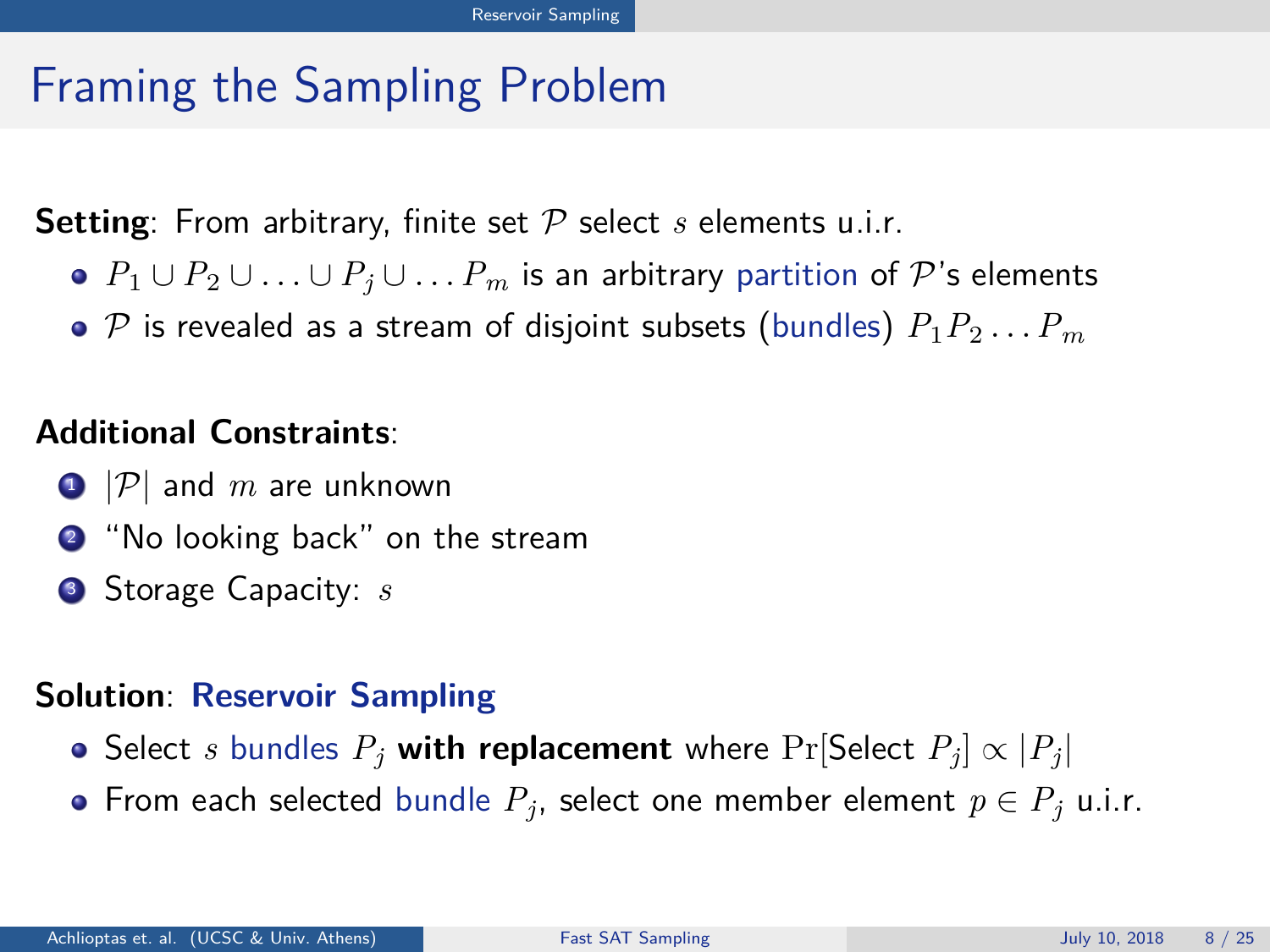# Let's Build an Intuition about Reservoir Sampling

- **Question**: What is a reservoir?
- **Answer**: A multiset (think memory) of fixed size *s*
- **Question**: How can reservoir sampling provide statistical guarantees if |*P*| and *m* are unknown?
- **Answer**: Invariant After analyzing each bundle *Pk*, the statistical guarantees are satisfied w.r.t.  $\cup_{j=1}^k P_j$  (i.e., *everything seen so far*).
- **Question**: Is reservoir sampling an iterative procedure?
- **Answer**: Yes. Identical iterative procedure for each stream bundle.

#### **An example will help clarify...**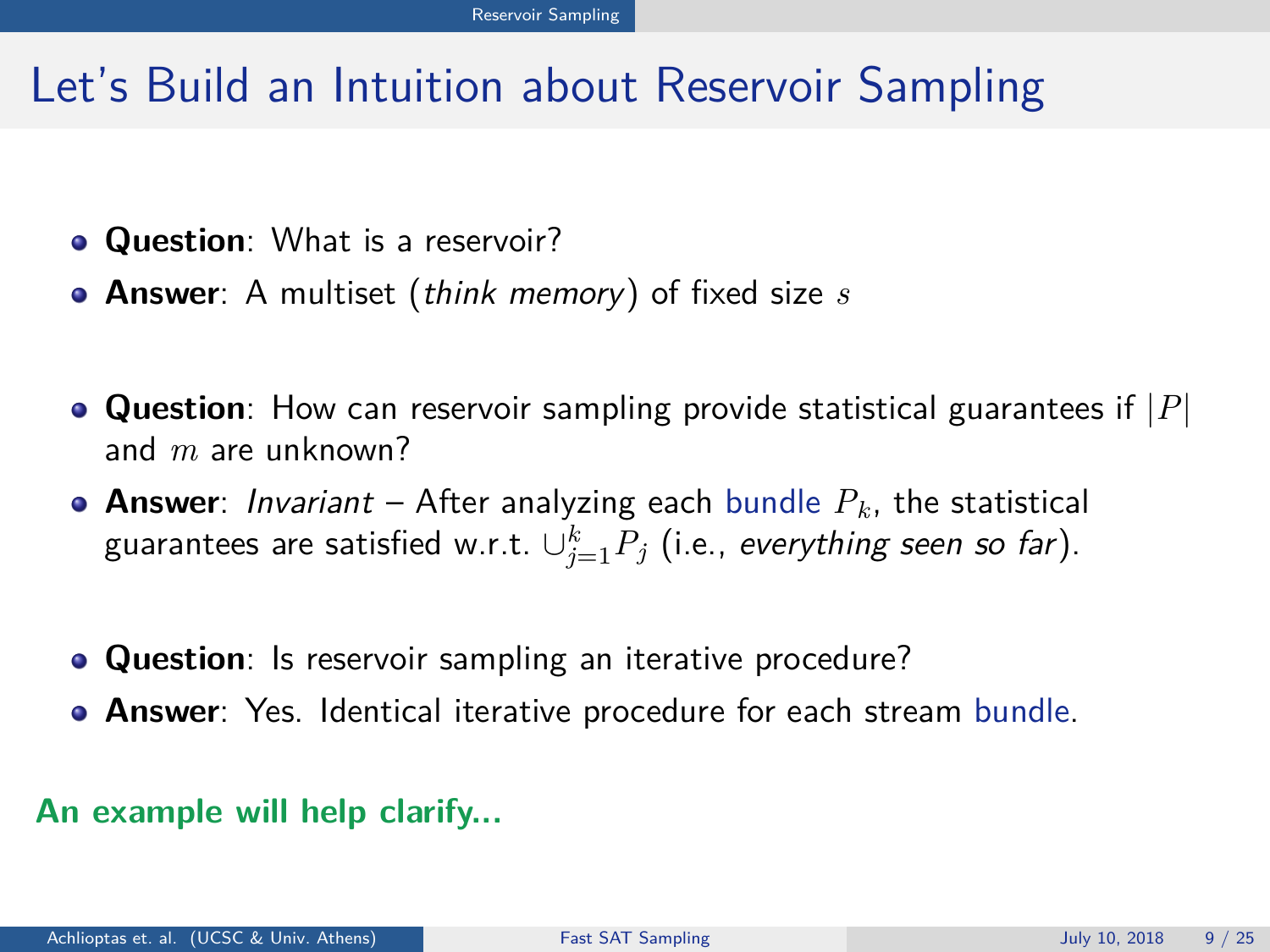

**Reservoir**

**Total Weight**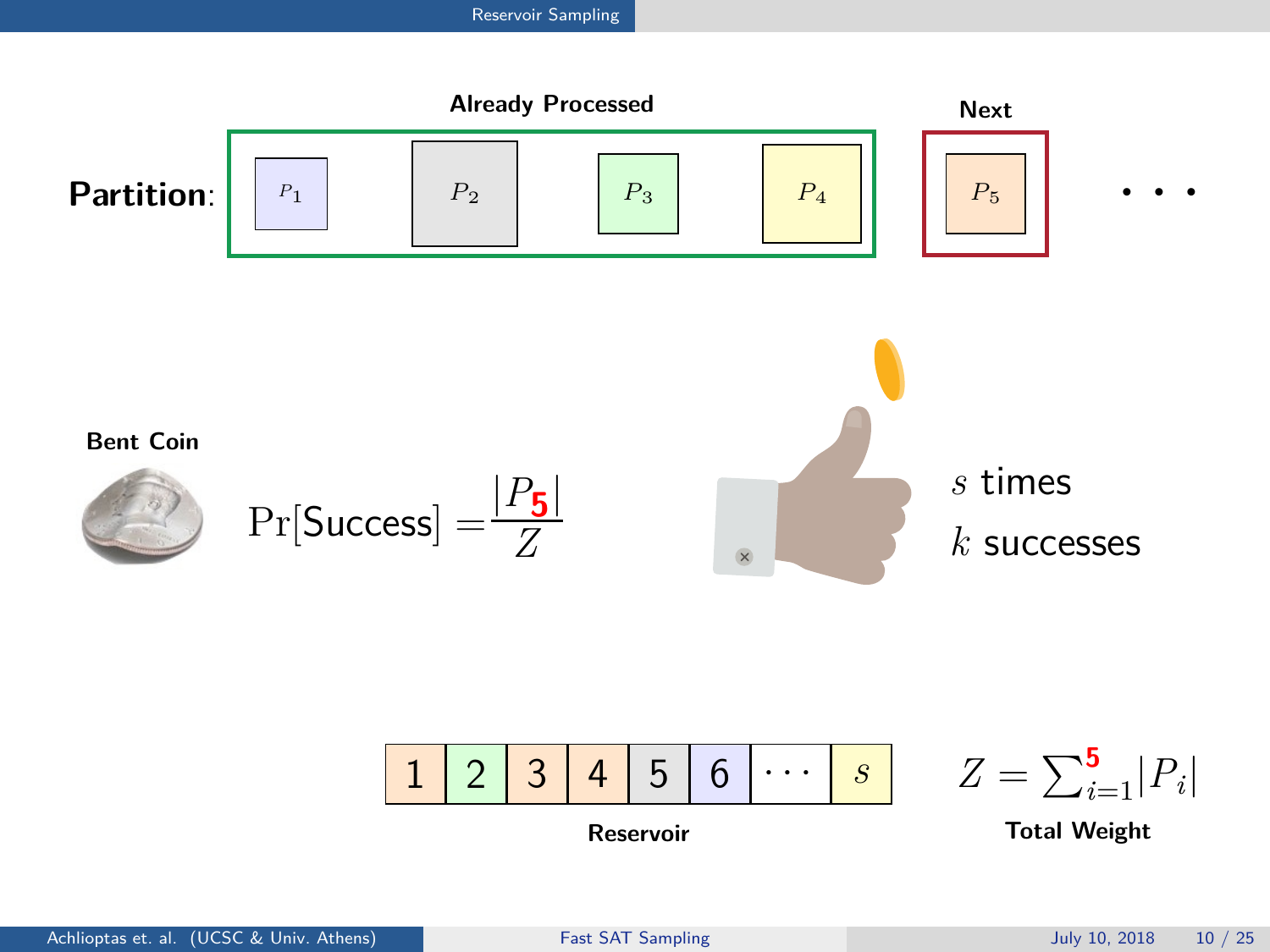# <span id="page-10-0"></span>[Bringing Together Model Counting & Reservoir](#page-10-0) [Sampling](#page-10-0)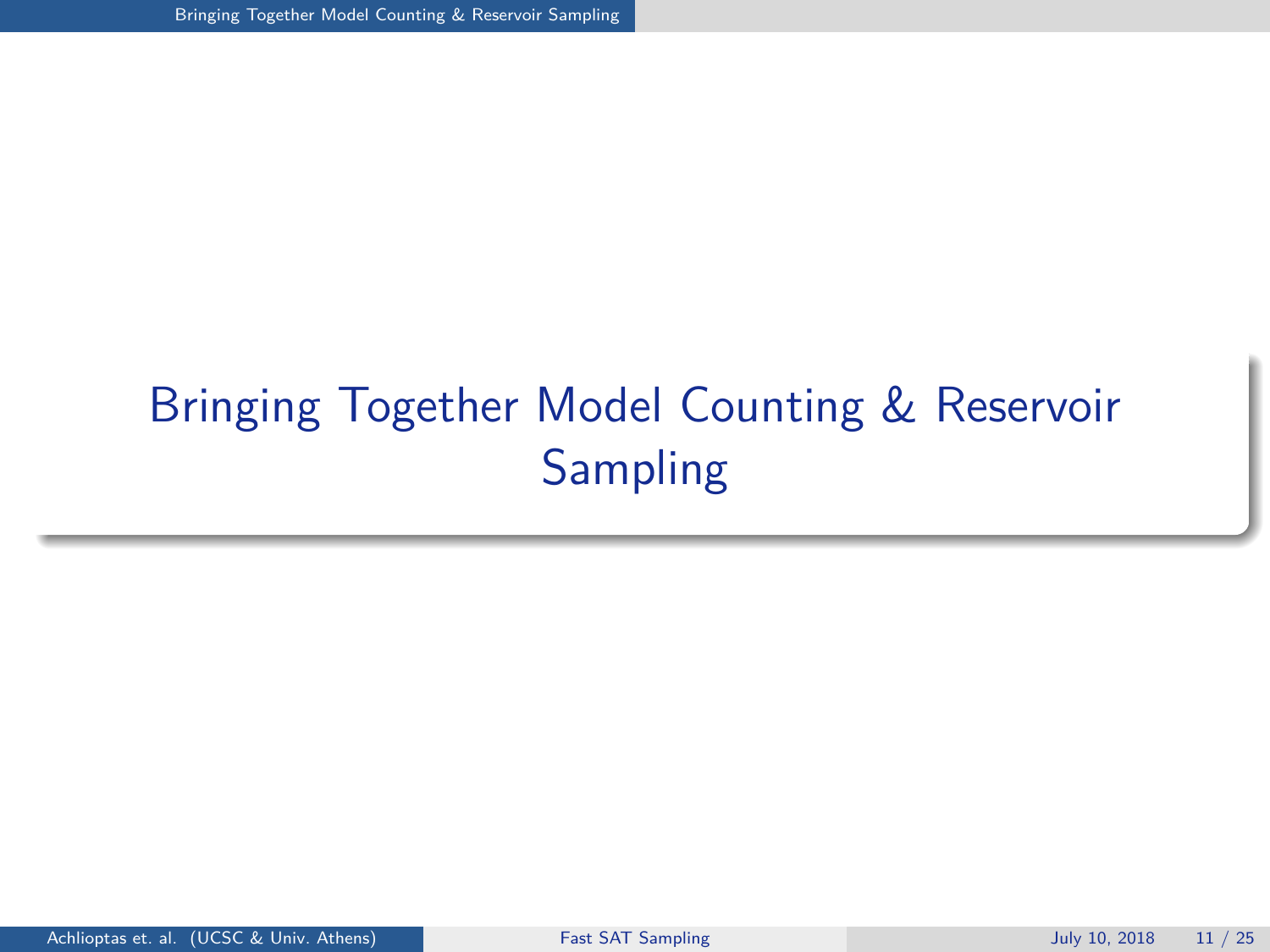### **Overview**

- $\bullet$  SPUR Satisfying Perfectly Uniform Random assignment sampler
- $\bullet$  SPUR  $\coloneqq$  SHARPSAT + Reservoir Sampling
	- Reservoir sampling performed on the stream of leaves encountered by sharpSAT during its normal execution
	- Probability a particular leaf selected is proportional to its model count
- **Rule of Thumb**: Generating 1,000 samples takes ∼10× as long as counting with SHARPSAT.
	- **Low overhead** If sharpSAT can count the models, SPUR can sample them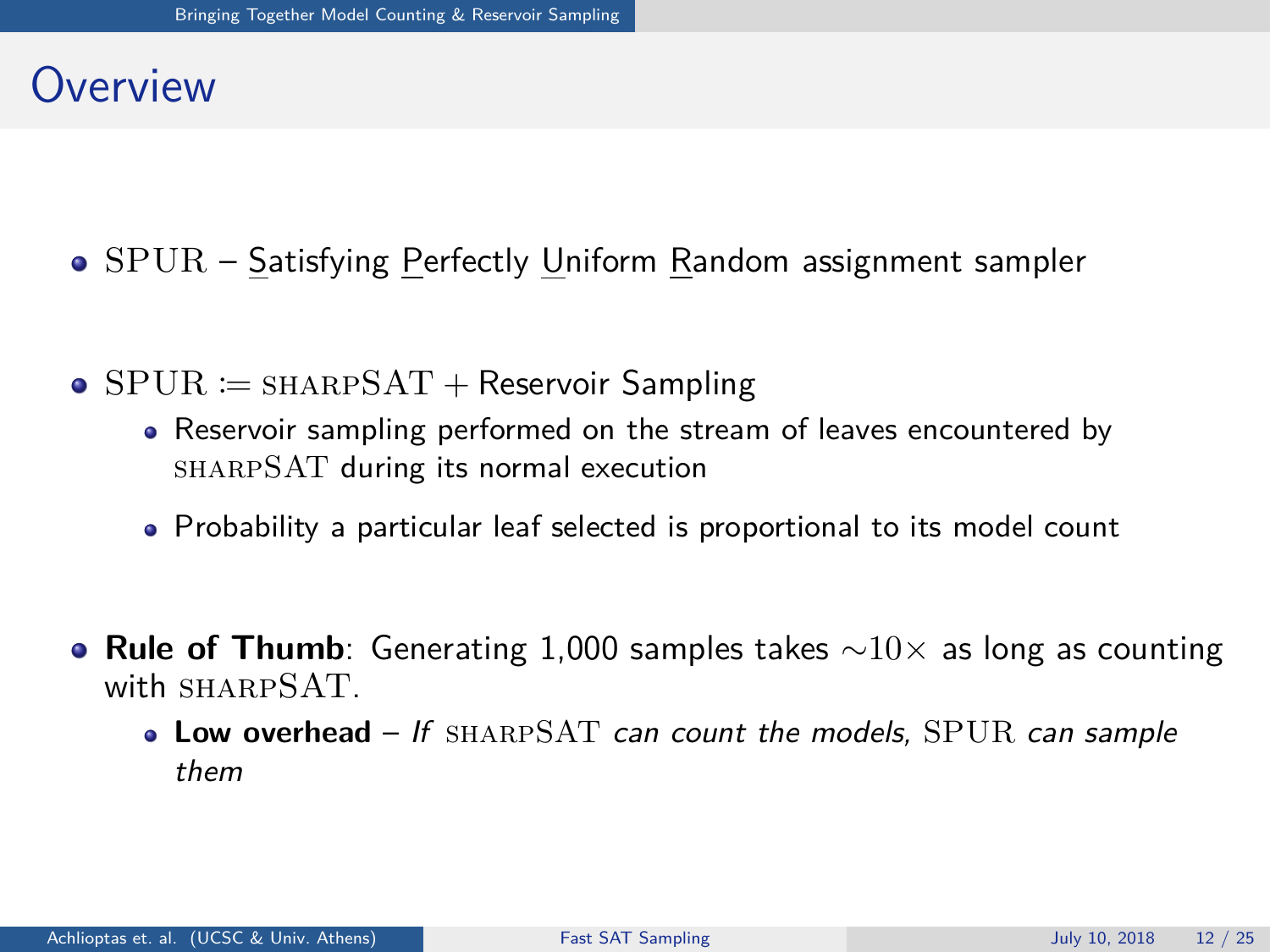### Implementation

- $\bullet$  C++ Based and Open Source
	- **Repository**: <https://github.com/ZaydH/spur>
- **sharpSAT** + **Reservoir Sampling**: Straightforward idea, complex implementation
- SHARPSAT's caching interferes with reservoir sampling
	- Necessitates change to caching paradigm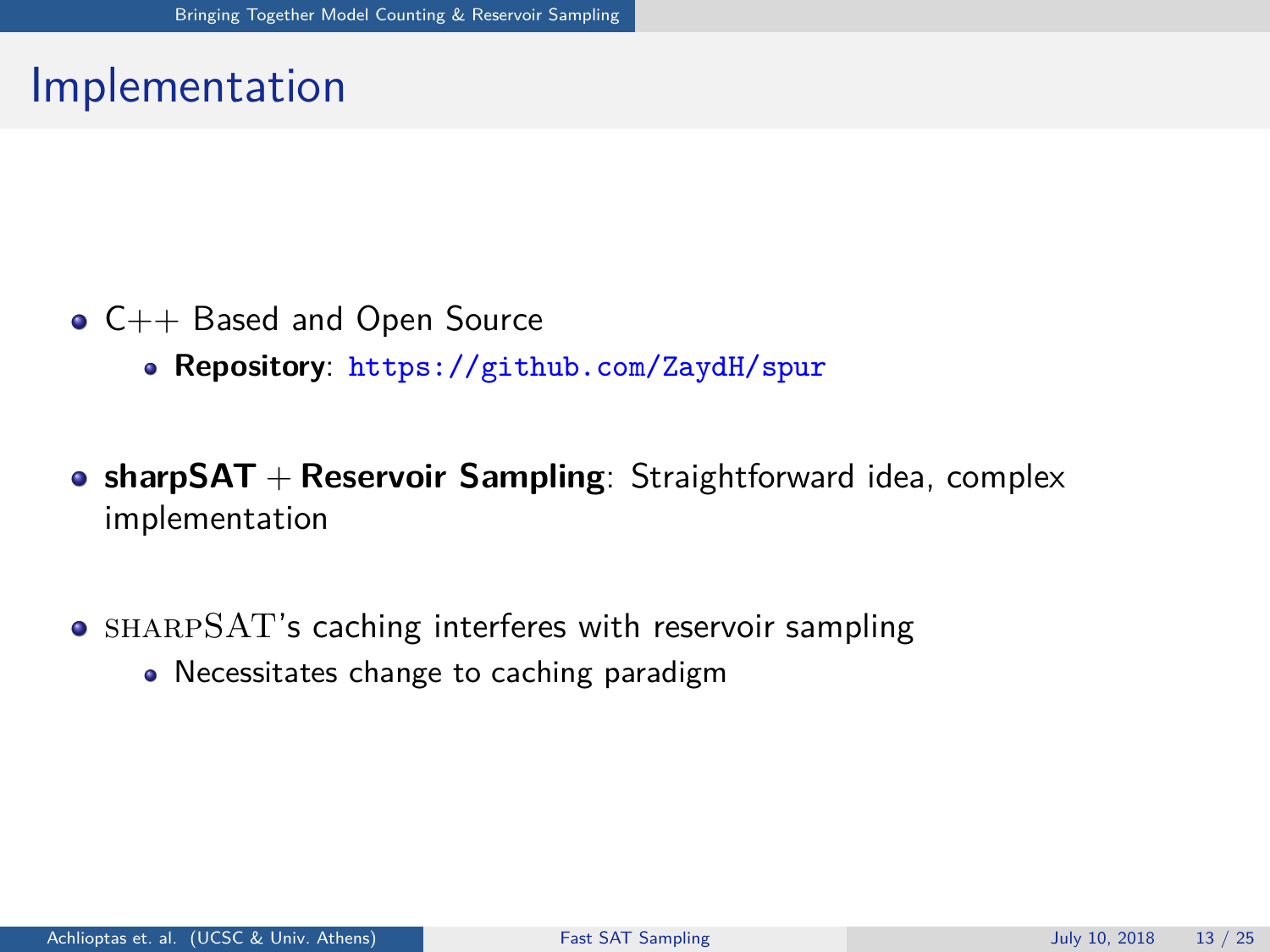# <span id="page-13-0"></span>[Experimental Results](#page-13-0)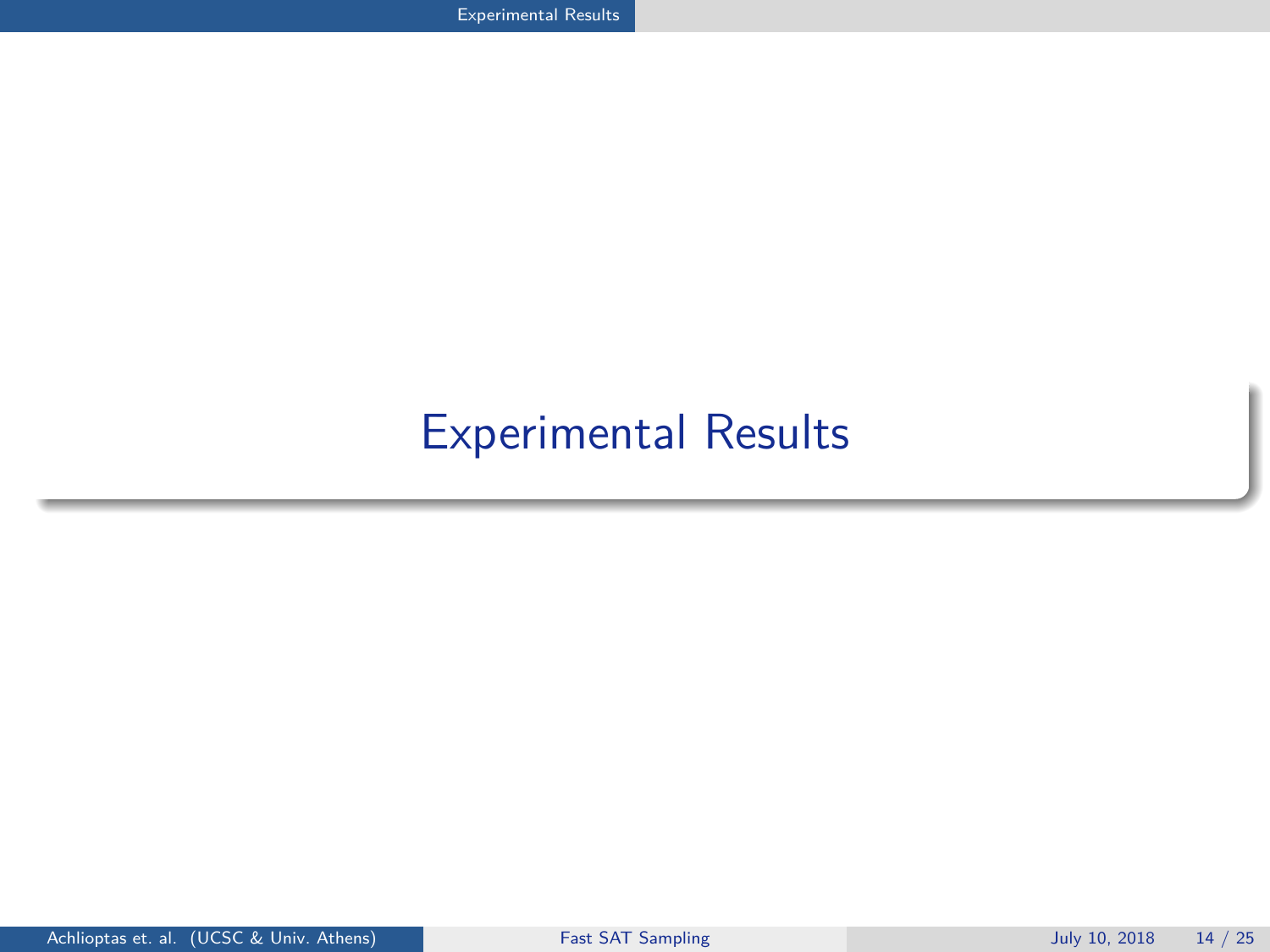### **Overview**

### **State-of-the-Art SAT Sampler**: UniGen2 [\[2\]](#page-30-2)

- Developed by Chakraborty, Fremont, Meel, Seshia, Vardi
- Probabilistic "almost-independent," "almost uniform"
- **Dataset**: 373 formulas from diverse domains
	- Exclusively **all** the formulas in the UniGen2 and sharpSAT [\[1\]](#page-30-1) papers
	- $\bullet \#$  Variables: 17 to >300K
	- $\bullet \#$  Clauses: 43 to 1.7M
- We compare SPUR and UniGen2 in two sets of experiments:
	- Uniformity of selected samples
	- Execution time to generate 1K samples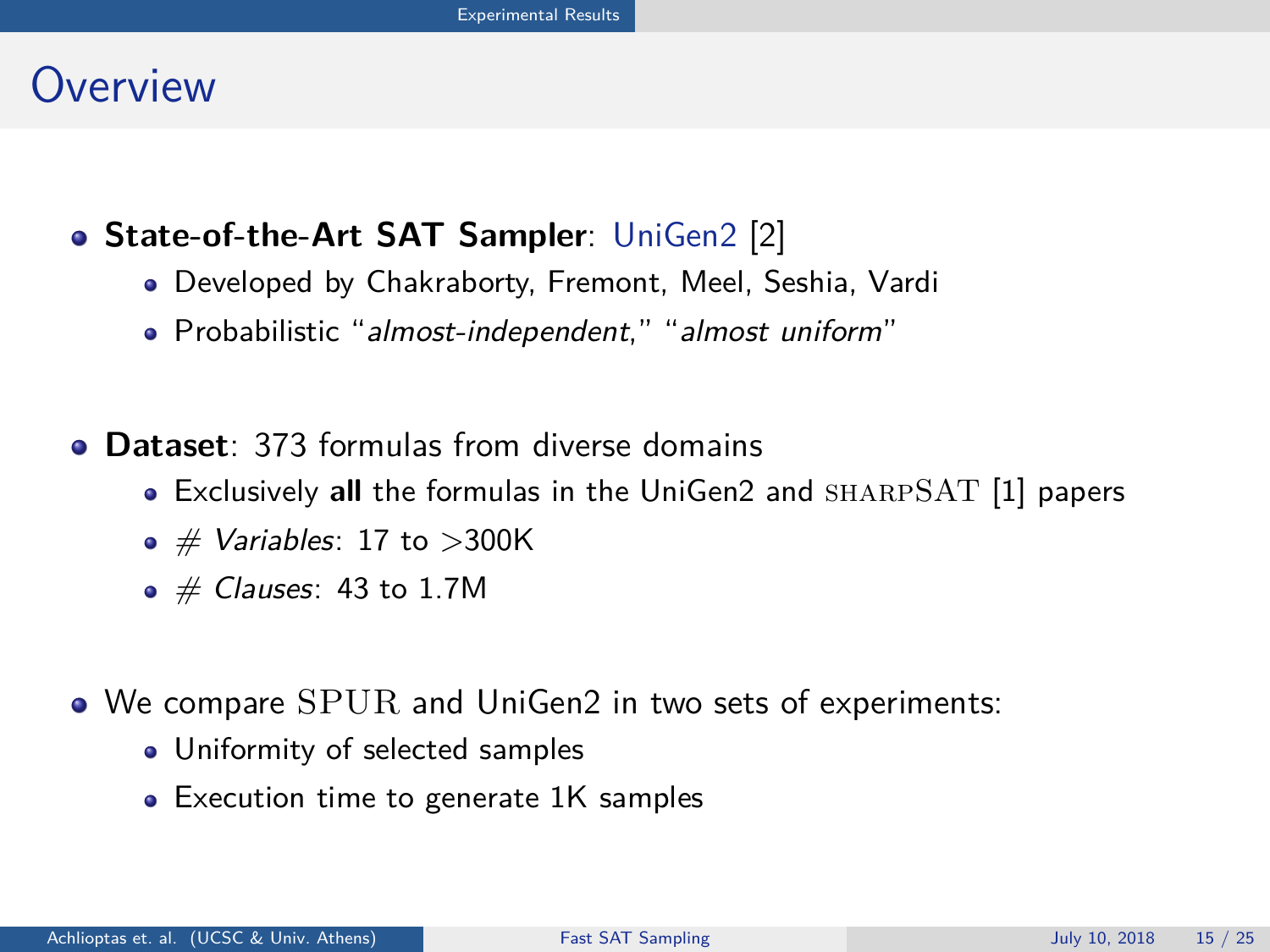### <span id="page-15-0"></span>Uniformity – Both About the Same in Practice



Figure 1: Uniformity comparison between the ideal distribution, SPUR and UniGen2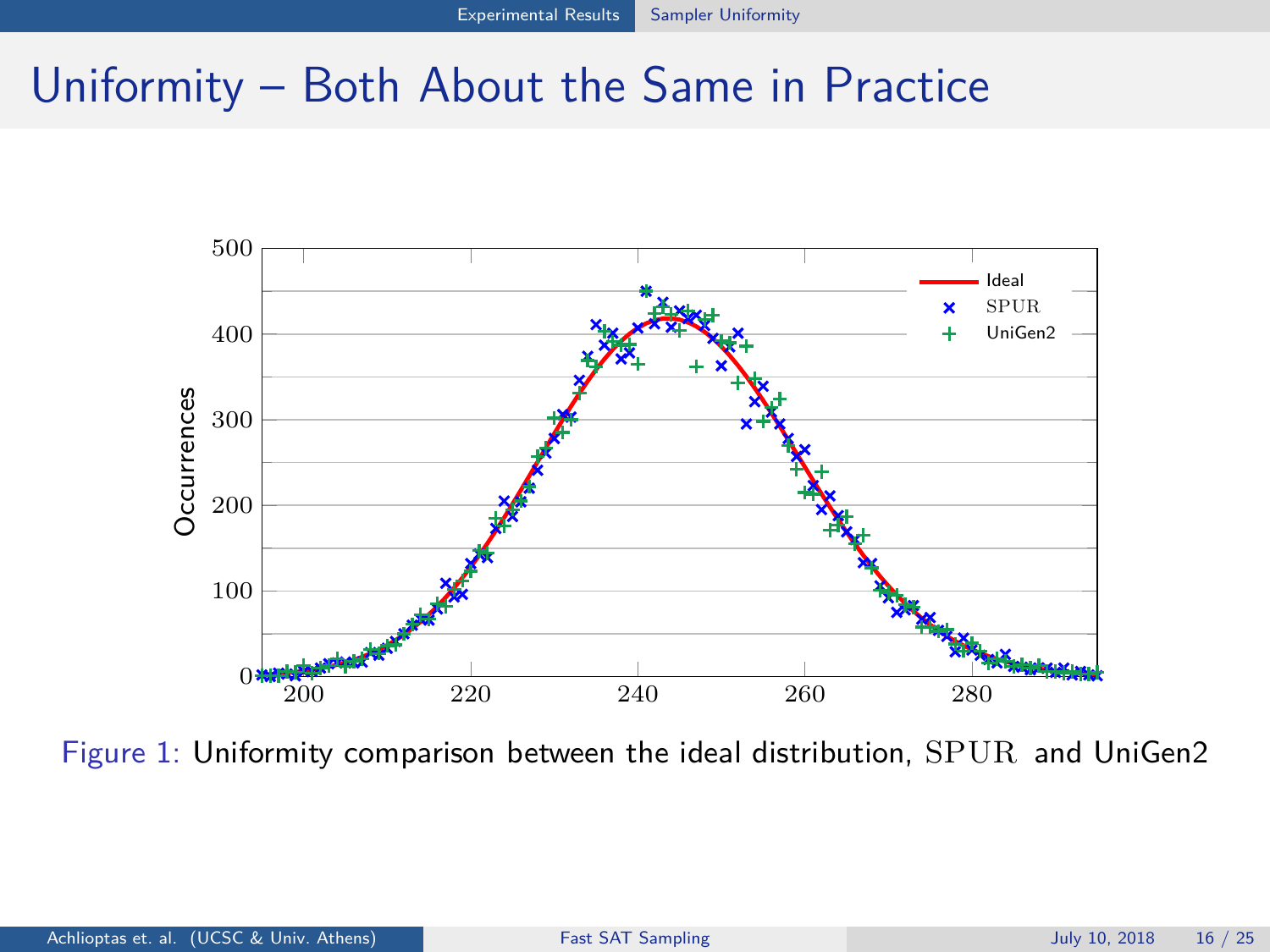<span id="page-16-0"></span>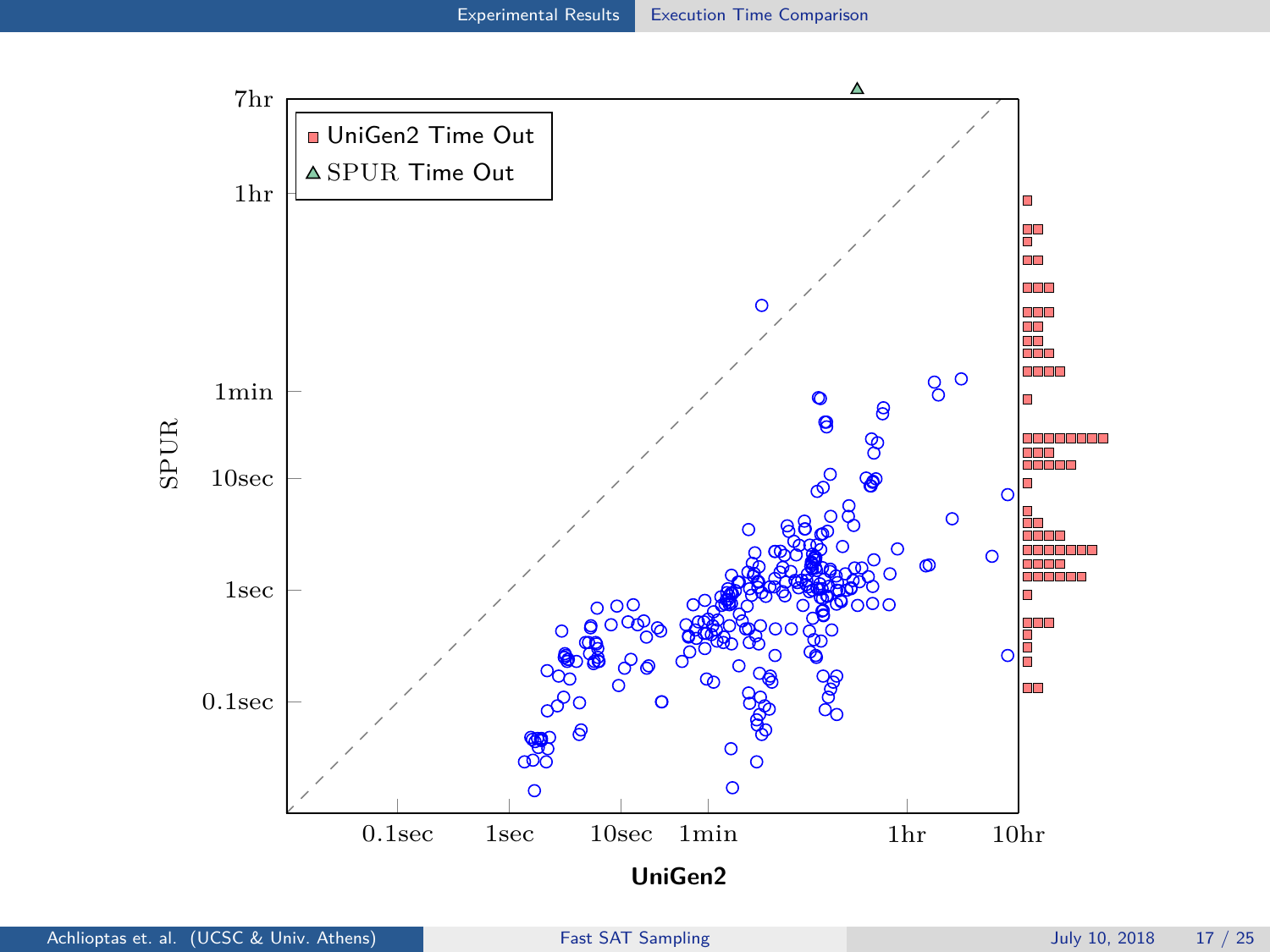### Execution Time Results Summary

- **Average speed-up**: >400×
	- **Takeaway**: **7 hours** → **1 minute**
- SPUR is faster than state-of-the-art on 371/373 benchmarks
	- $\bullet$  >10 $\times$  faster on 369/373 benchmarks
	- $\bullet$  >100 $\times$  faster on >2/3 benchmarks
- $\bullet$  On  $>70\%$  of benchmarks, SPUR generated 1K samples within  $10\times$  the time sharpSAT takes to count
- $\bullet$  SPUR is  $3\times$  more likely than UniGen2 to successfully generate 1K samples for formulas of  $>10$ K variables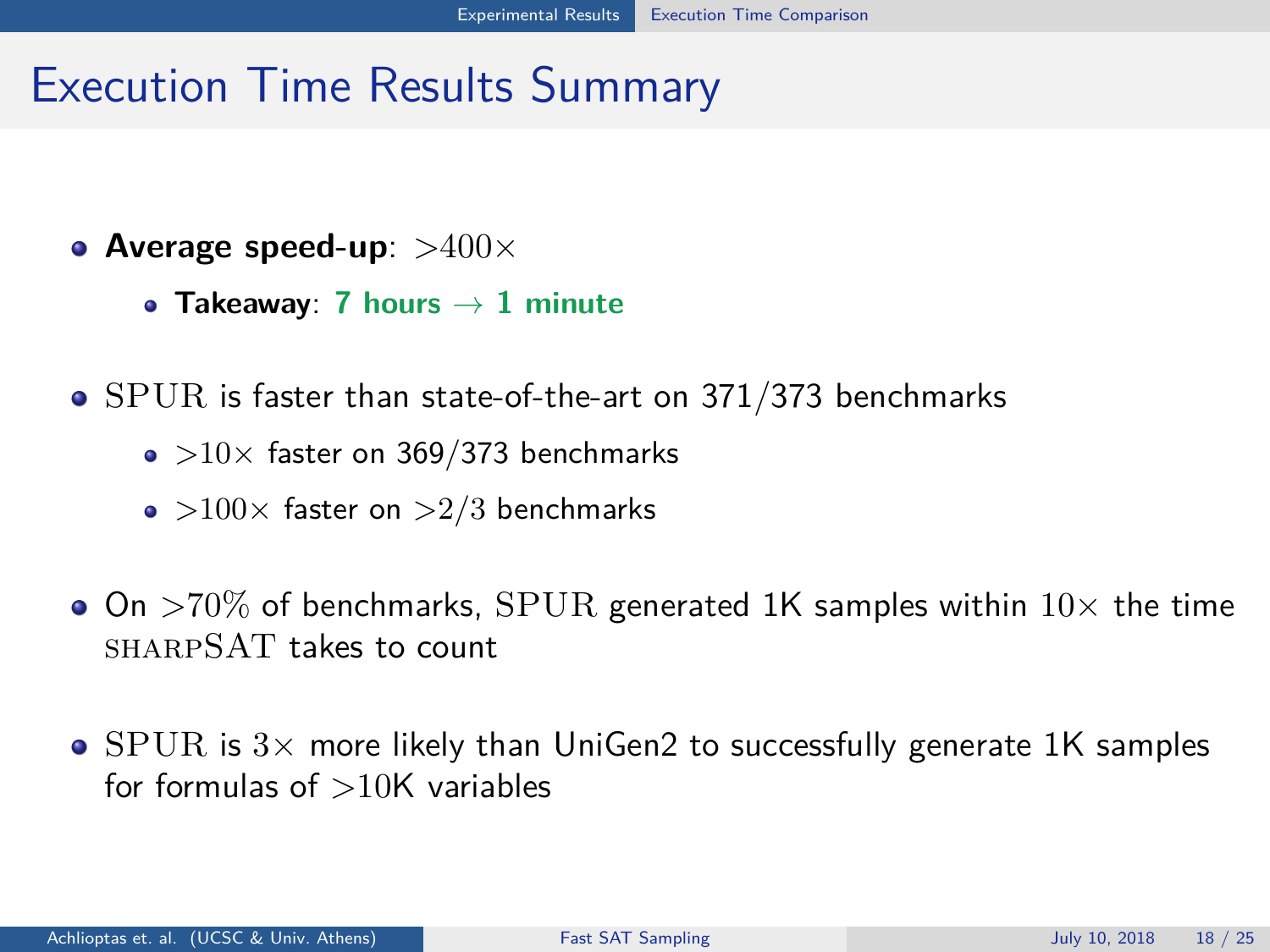<span id="page-18-0"></span>[Inner Workings of](#page-18-0) SPUR

# [Inner Workings of](#page-18-0) SPUR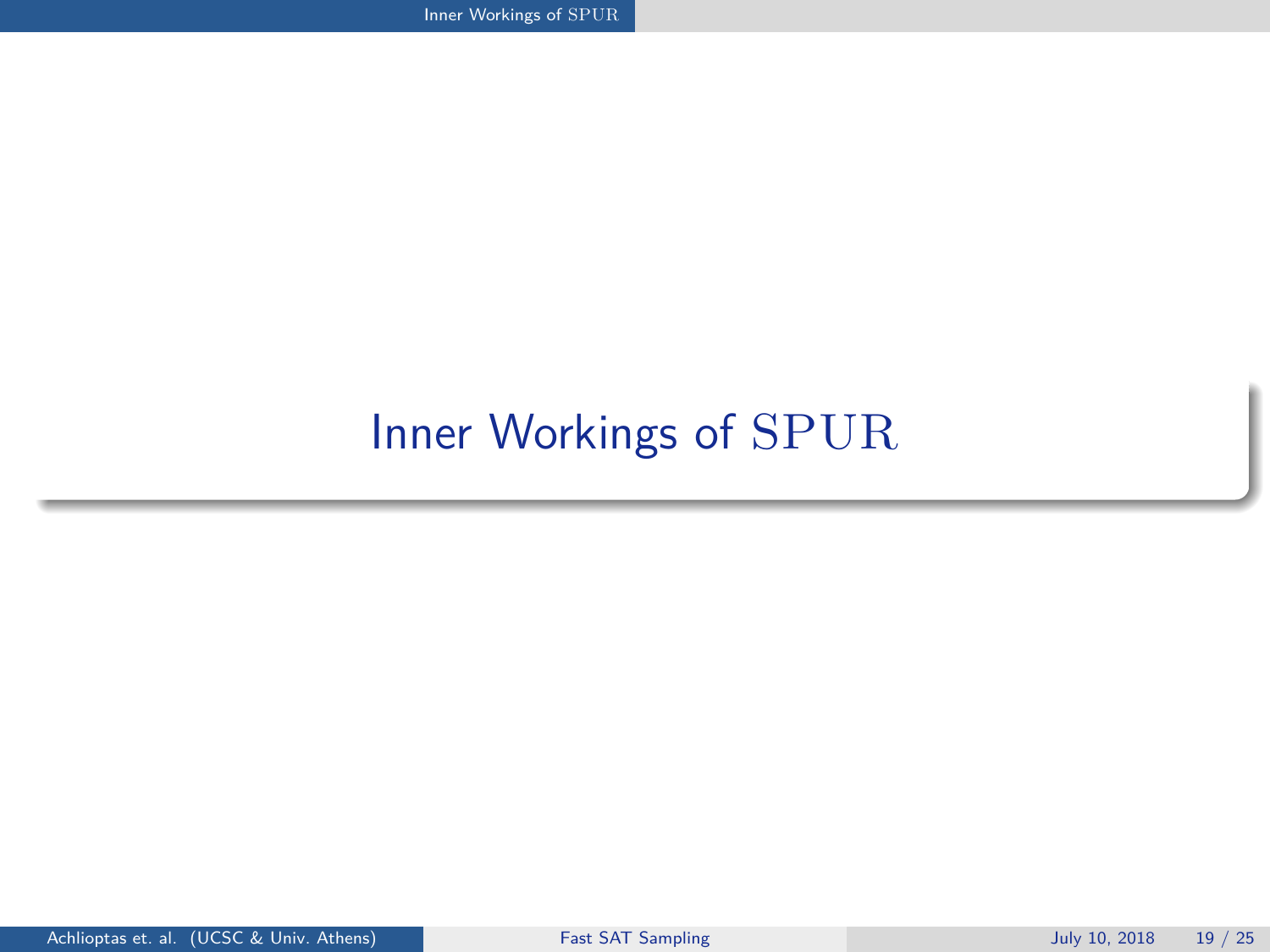# Turning sharpSAT into a Sampler

- **A First Idea**: Enhance sharpSAT to cache model counts and satisfying assignments
	- Enables trivially building complete assignments even at cache hit leaves
- **Problem**: This simply doesn't work...
	- **Key Observation #1**: "Model counts are reusable but samples are not."
	- Sharing cached satisfying assignments induces dependencies between cache hit leaves in the SHARPSAT tree
	- Inter-leaf dependencies undermines sample independence
- **Key Observation**  $\#2$ **:** If only sampling  $s = 1$  model, there are no dependencies
	- In only this case, caching satisfying assignments is safe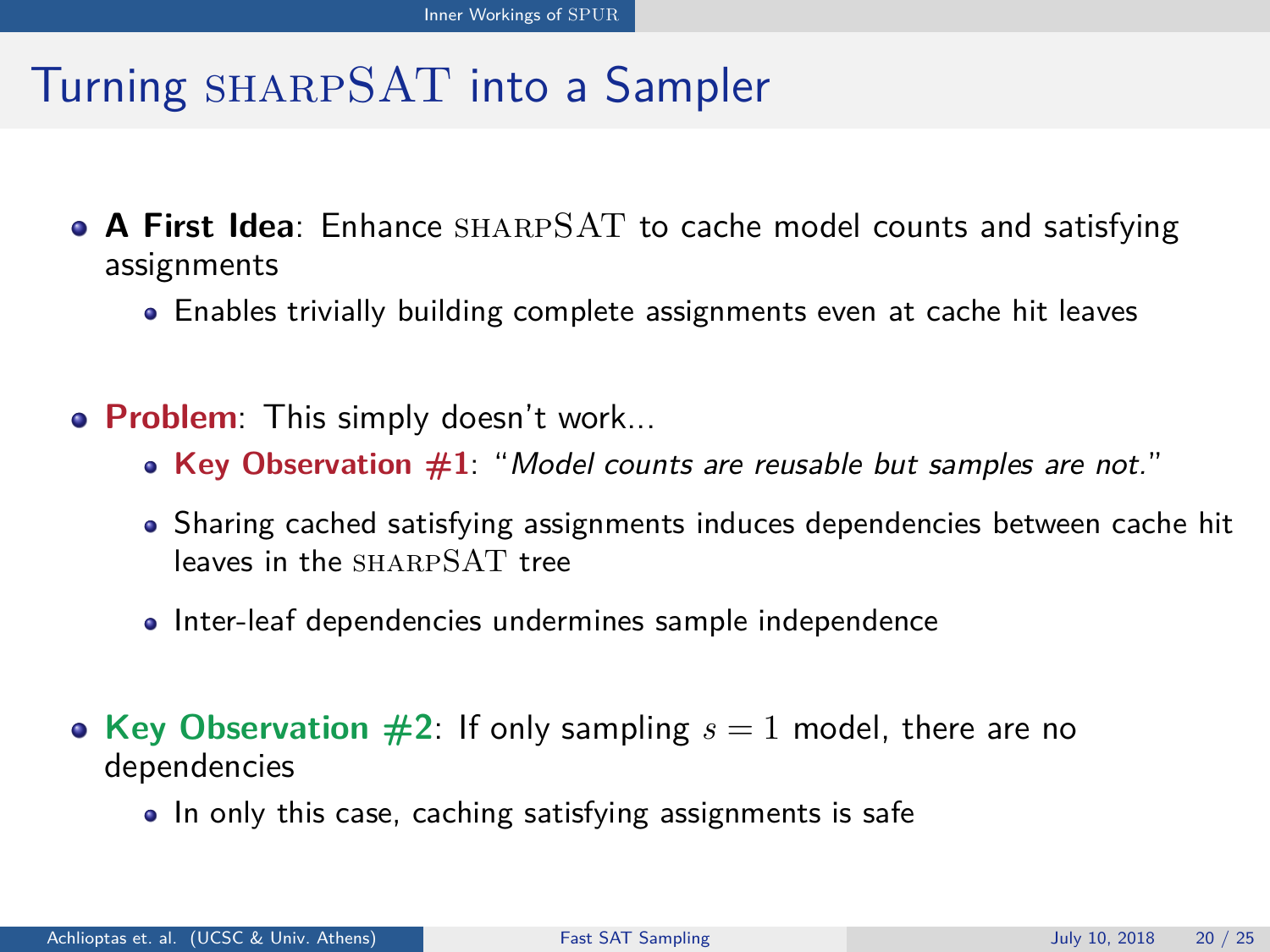# The sharpSAT Tree Meets Reservoir Sampling

- P: Set of satisfying assignments for Boolean formula *F*
- $P_i \in \mathcal{P}$ : A leaf in the SHARPSAT tree
- **Procedure**: Perform reservoir sampling on each leaf *P<sup>j</sup>*
	- *k*: Number of samples to be selected from *P<sup>j</sup>*
	- If  $k > 0$ , store k and  $P_i$ 's partial assignment in the reservoir
- $\bullet$  Since the reservoir only has partial assignments,  ${\rm SPUR}$  must convert them to complete assignments eventually.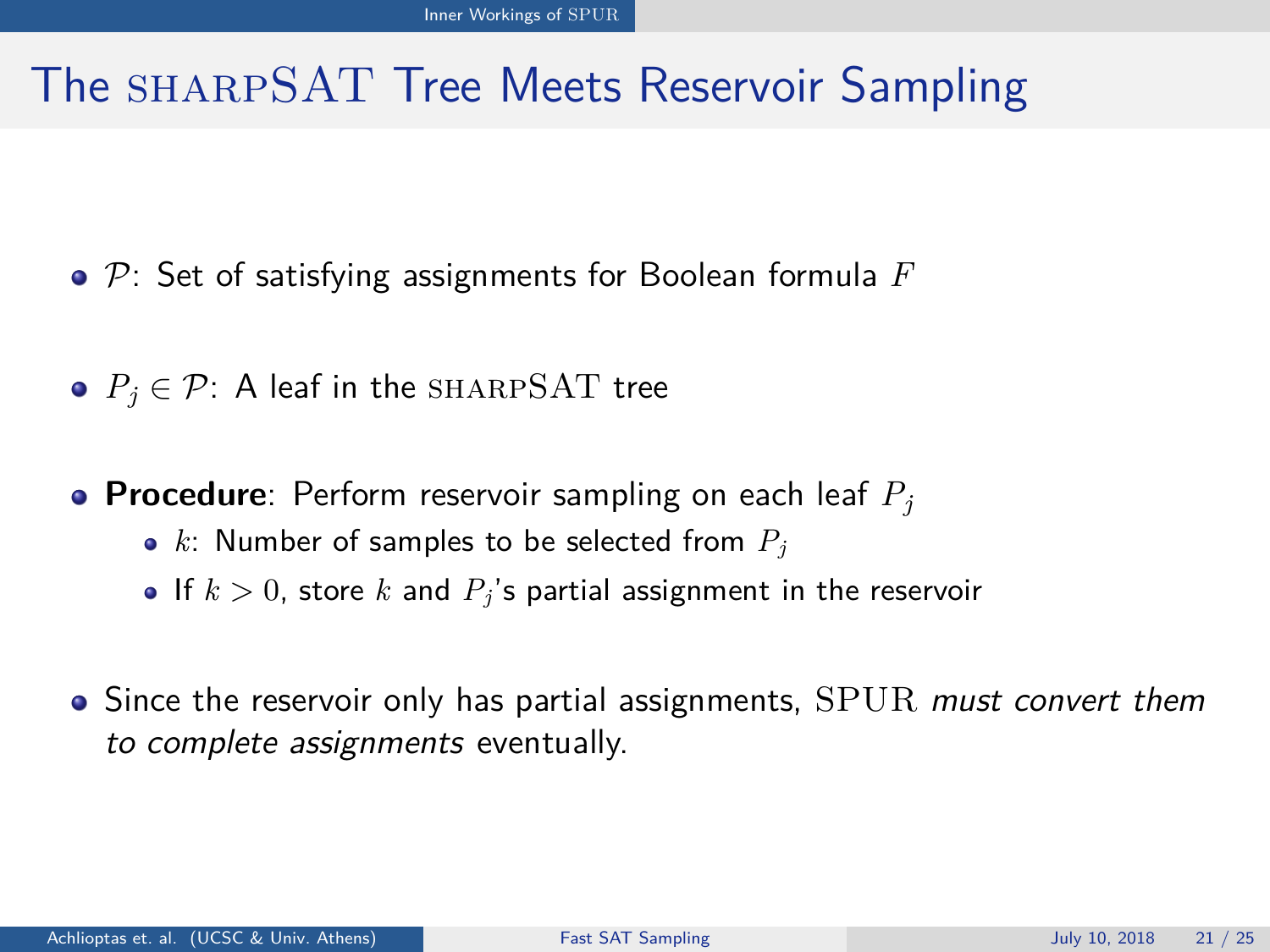# Top-Level SPUR Algorithm

- **Input**: Boolean formula *F* and sample count *s*
- **Output**:  $S = \{ \langle s_i, \sigma_i \rangle \}$ 
	- *s*<sub>*i*</sub>: Sample count where  $\sum_i s_i = s$
	- $\bullet$   $\sigma_i$ : Sample partial variable assignment
- For each  $\langle s_i, \sigma_i \rangle \in S$ :
	- a.  $F(\sigma_i)$  is empty
		- $\bullet$  Set remaining bits in  $\sigma_i$  u.a.r.
	- b.  $F(\sigma_i)$  is **non**-empty
		- $s_i > 1$ : Invoke SPUR recursively with formula  $F(\sigma_i)$  and  $s_i$  as normal
		- $\bullet$   $s_i = 1$ : Invoke SPUR recursively with sample caching using key observation  $\#2$

#### **Advantages**:

- Recursion terminates faster
- Preserves sample independence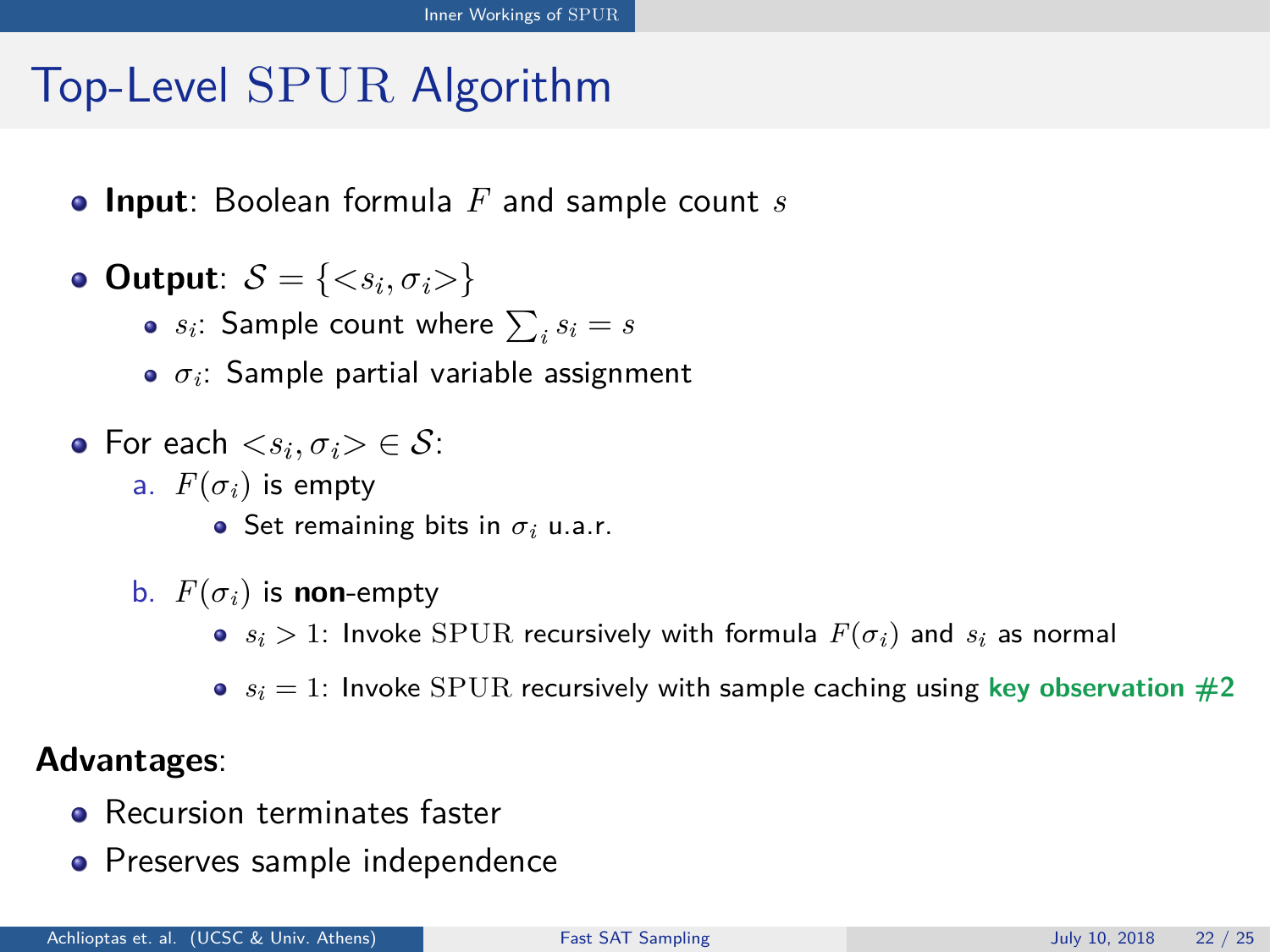# <span id="page-22-0"></span>**[Conclusions](#page-22-0)**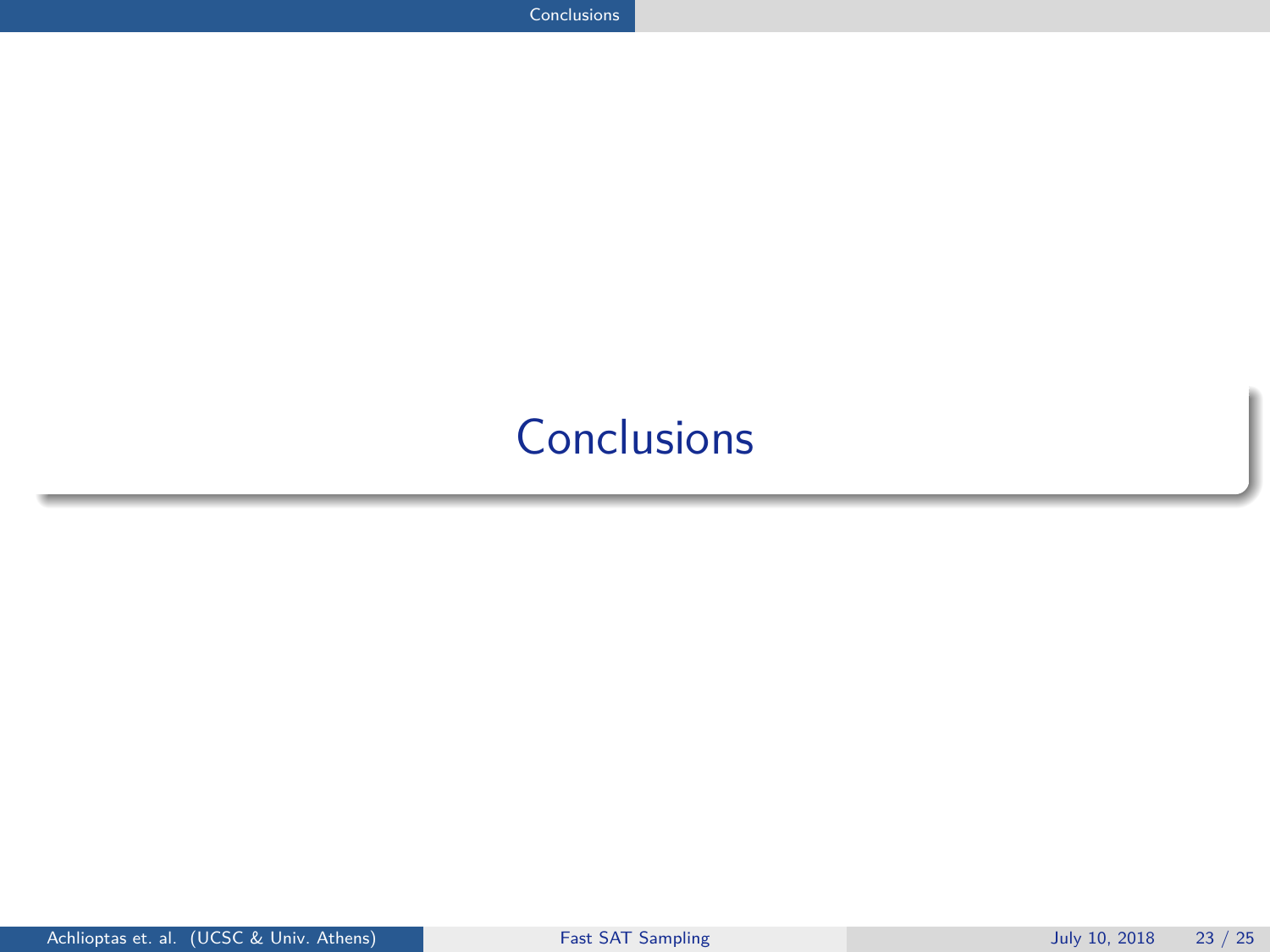### Review

#### Our Perfectly Uniform SAT Sampler

#### $SPUR \coloneqq$  SHARP $SAT +$ Reservoir Sampling

#### Execution Time

 $SPIR$  is  $>400\times$  faster than the state-of-the-art.

#### Rule of Thumb

Generating 1,000 samples takes  $\sim10\times$  as long as counting with SHARPSAT.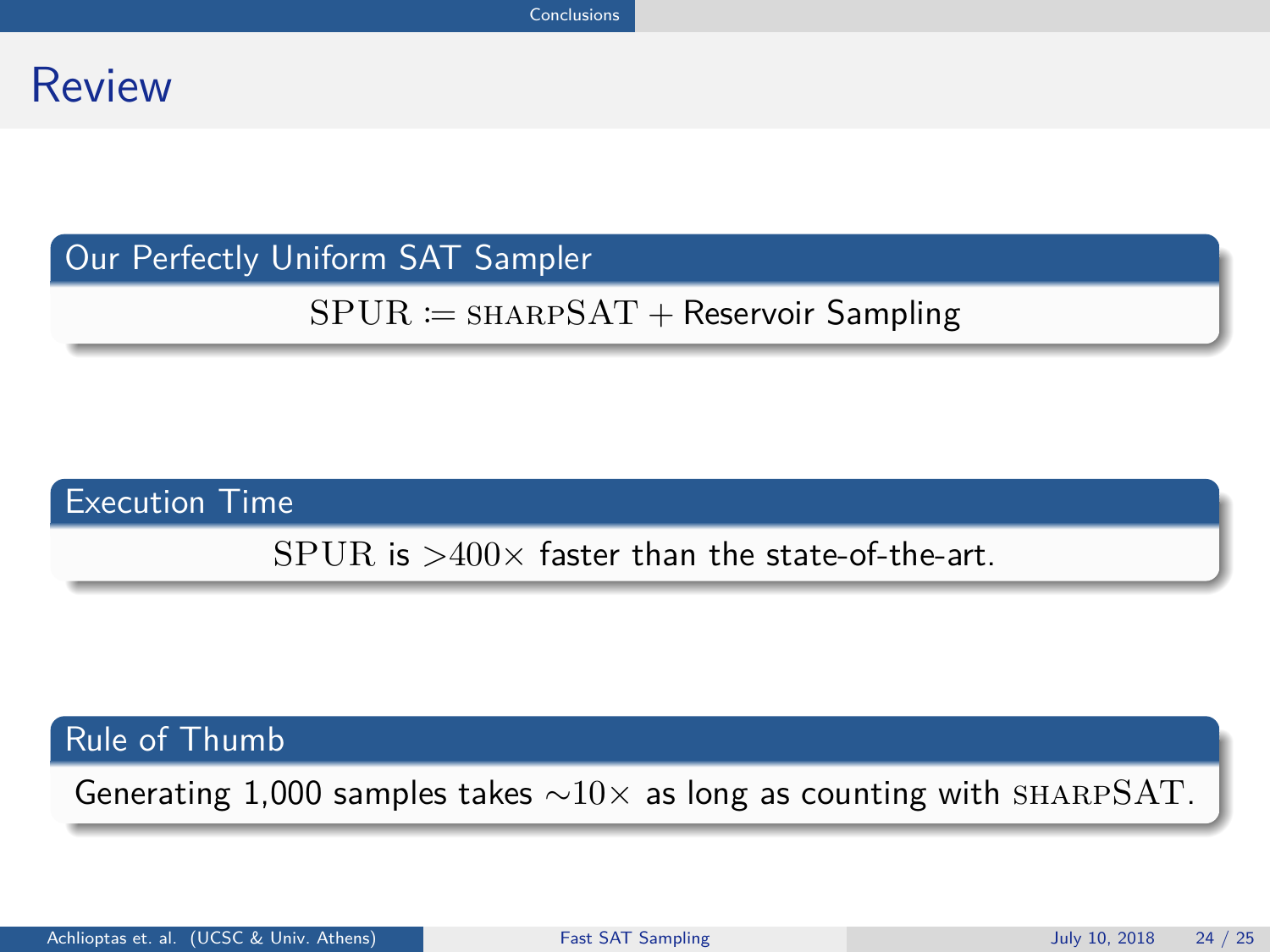### Source Code

### **SPUR** – Satisfying Perfectly Uniform Random assignment sampler

<https://github.com/ZaydH/spur>

#### **Rule of Thumb**

Generating 1,000 samples takes  $\sim10\times$  as long as counting.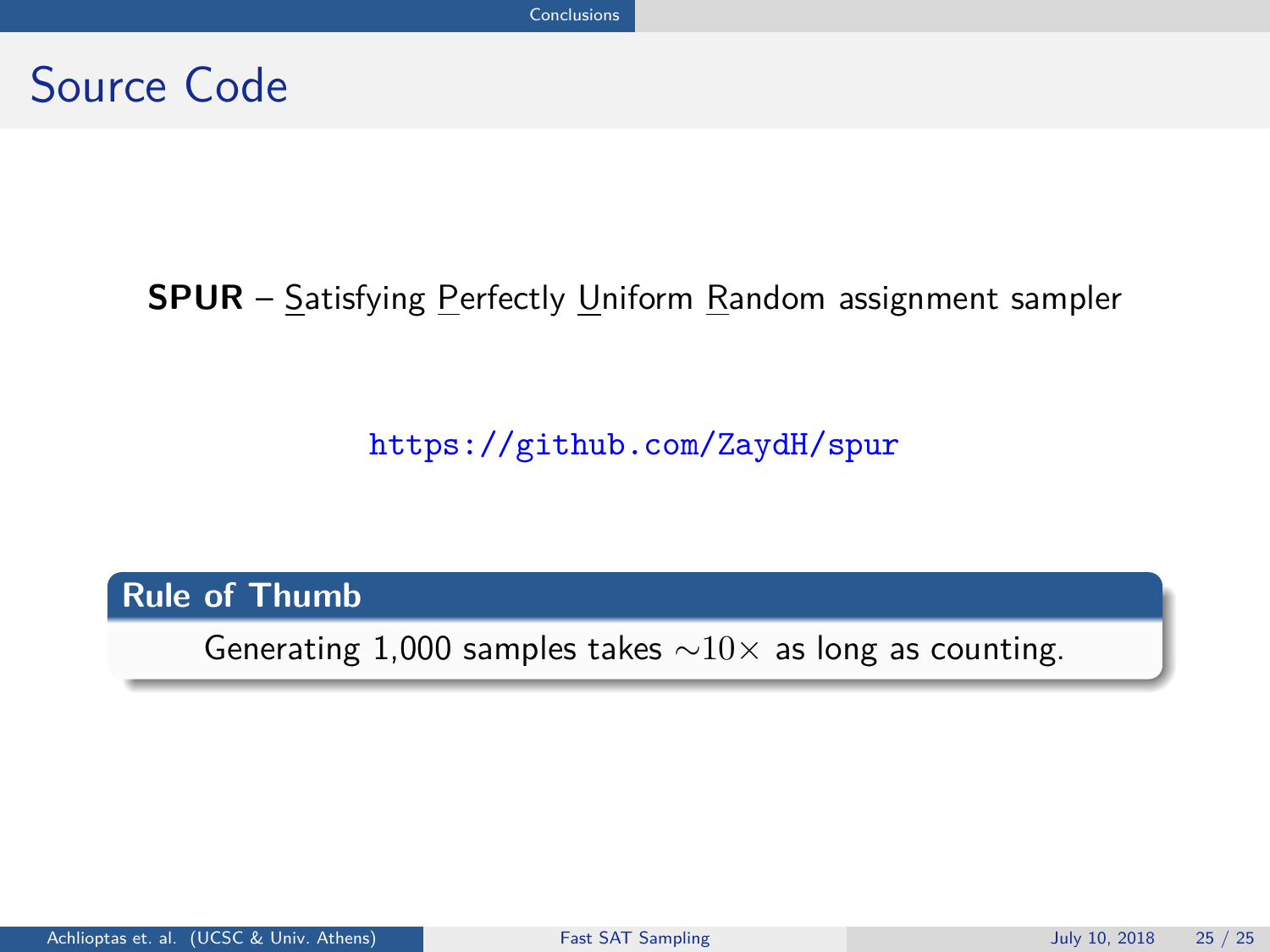<span id="page-25-0"></span>[Appendix & Backup Slides](#page-25-0)

# [Appendix & Backup Slides](#page-25-0)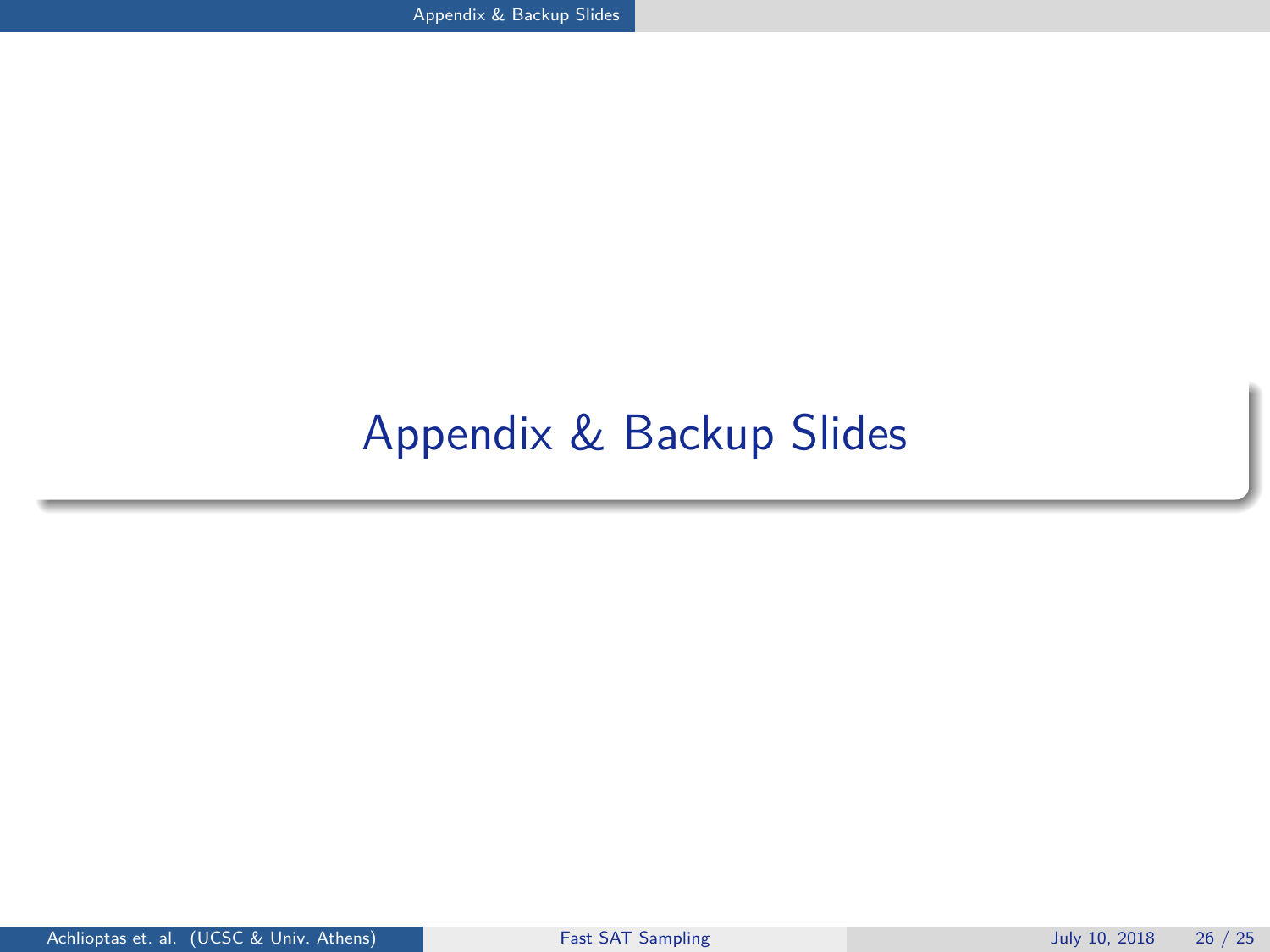# Summary of Topics

- 1 [Exact Model Counting](#page-5-0) [sharpSAT](#page-6-0)
- 2 [Reservoir Sampling](#page-13-0)
- 3 [Bringing Together Model Counting & Reservoir Sampling](#page-30-0)
- 4 [Experimental Results](#page-30-0)
	- **[Sampler Uniformity](#page-30-0)**
	- **•** [Execution Time Comparison](#page-30-0)
- <sup>5</sup> [Inner Workings of](#page-30-0) SPUR
- 6 [Conclusions](#page-30-0)
	- 7 [Appendix & Backup Slides](#page-30-0)
- 8 [Experimental Results](#page-30-0)
	- **[References](#page-30-0)**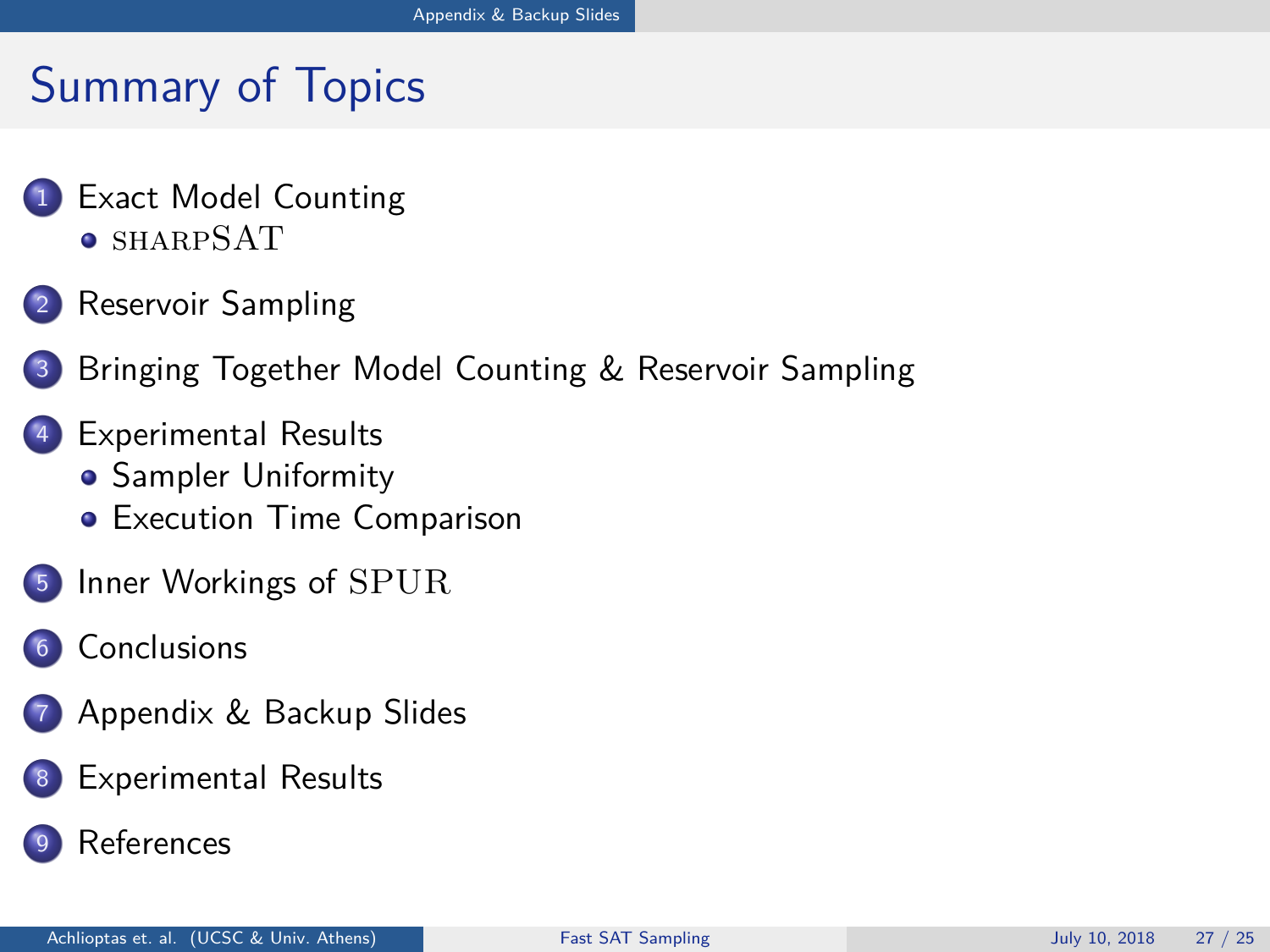# <span id="page-27-0"></span>[Experimental Results](#page-27-0)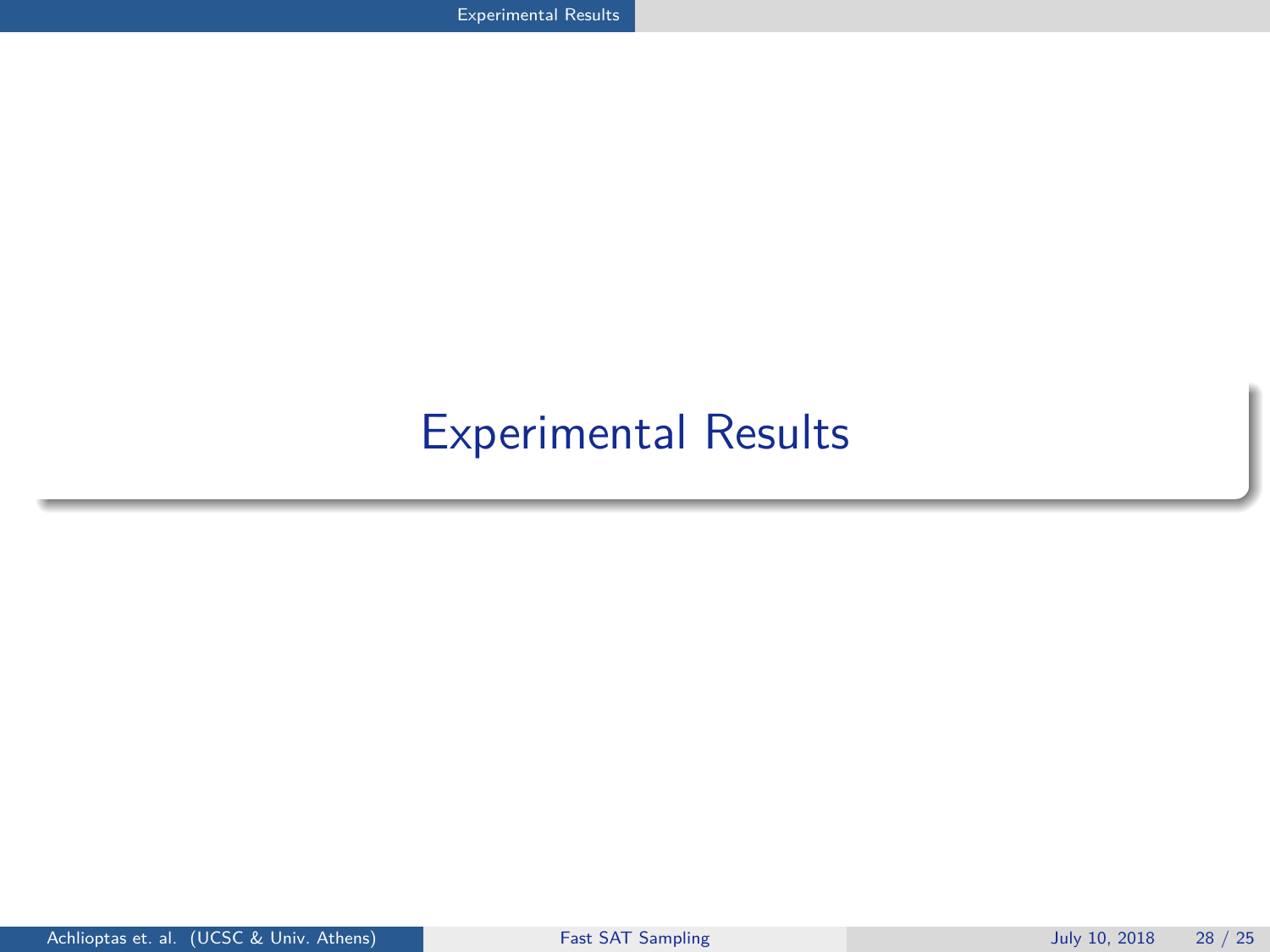### Selected Results

| <b>Benchmark</b> | #Var   | $#$ Clause | <b>SPUR</b><br>sharpSAT | UniGen2<br>(sec) | <b>SPUR</b><br>(sec) | Speedup |
|------------------|--------|------------|-------------------------|------------------|----------------------|---------|
| case5            | 176    | 518        | 19.1                    | 633              | 0.84                 | 753     |
| registerlesSwap  | 372    | 1,493      | 7.0                     | 28,778           | 0.26                 | 110,684 |
| s953a 3 2        | 515    | 1,297      | 13.4                    | 1139             | 1.03                 | 1,105   |
| s1238a 3 2       | 686    | 1,850      | 7.0                     | 610              | 2.31                 | 264     |
| s832a 15 7       | 693    | 2,017      | 13.5                    | 56               | 0.81                 | 69      |
| case 1 b12 2     | 827    | 2,725      | 1.4                     | 689              | 29                   | 23      |
| squaring30       | 1,031  | 3,693      | 3.7                     | 1,079            | 4.58                 | 235     |
| 27               | 1,509  | 2,707      | 1.0                     | 99               | 0.017                | 5,823   |
| squaring16       | 1,627  | 5,835      | 1.9                     | 11,053           | 78                   | 141     |
| squaring7        | 1,628  | 5,837      | 1.4                     | 2,185            | 38                   | 57      |
| 111              | 2,348  | 5,479      | 1.0                     | 163              | 0.029                | 5,620   |
| 51               | 3,708  | 14,594     | 1.5                     | 714              | 0.11                 | 6,490   |
| 32               | 3,834  | 13,594     | 1.0                     | 181              | 0.051                | 3,549   |
| 70               | 4,670  | 15,864     | 1.0                     | 196              | 0.056                | 3,500   |
| $\overline{7}$   | 6,683  | 24,816     | 1.0                     | 173              | 0.077                | 2,246   |
| Pollard          | 7,815  | 41,258     | 6.0                     | 181              | 355                  | 0.51    |
| 17               | 10,090 | 27,056     | 1.6                     | 192              | 0.092                | 2,086   |
| 20               | 15,475 | 60,994     | 2.7                     | 289              | 2.05                 | 140     |
| reverse          | 75,641 | 380,869    | 6.2                     | TIMEOUT          | 2.66                 | >13,533 |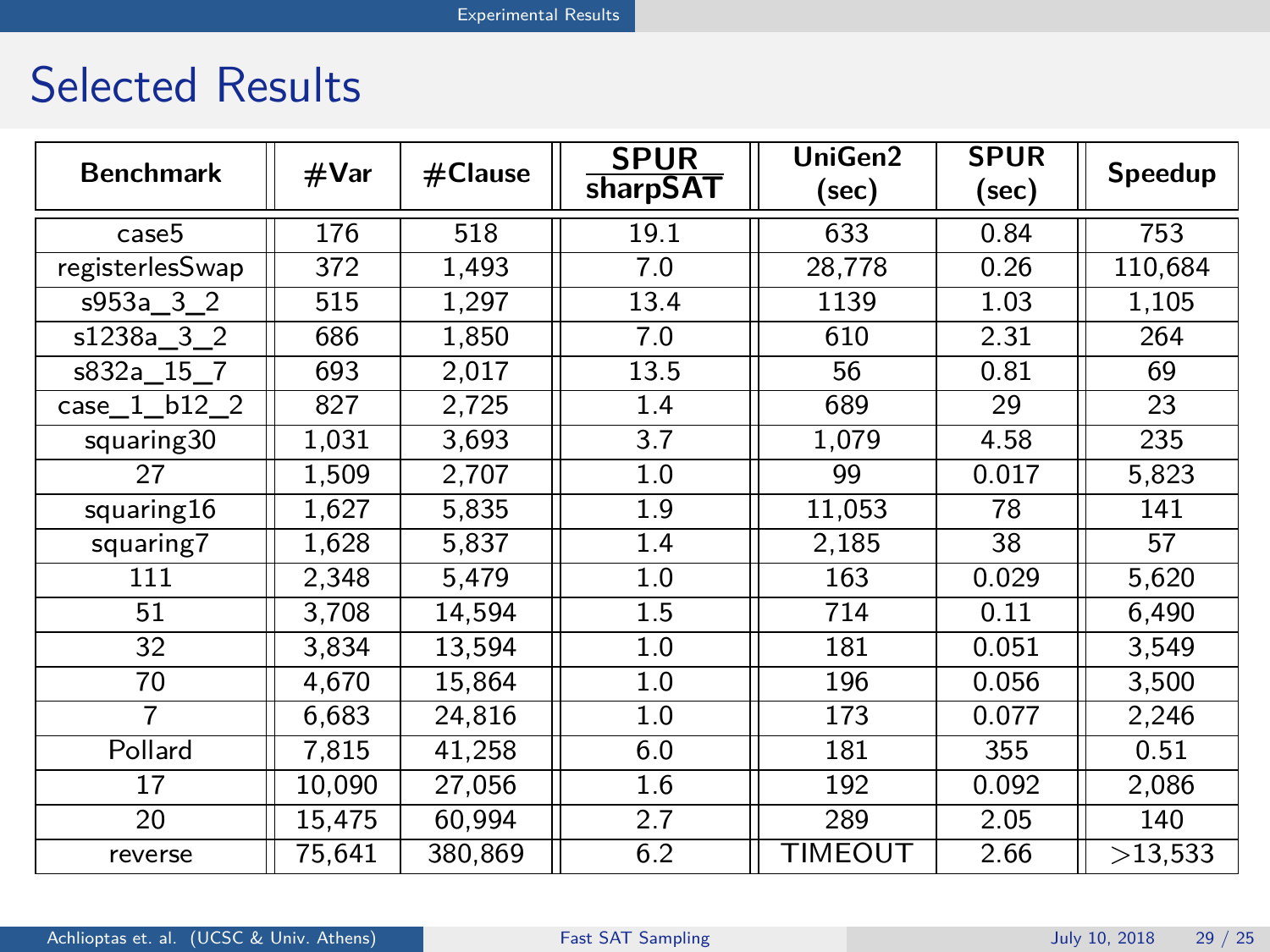# <span id="page-29-0"></span>**[References](#page-29-0)**